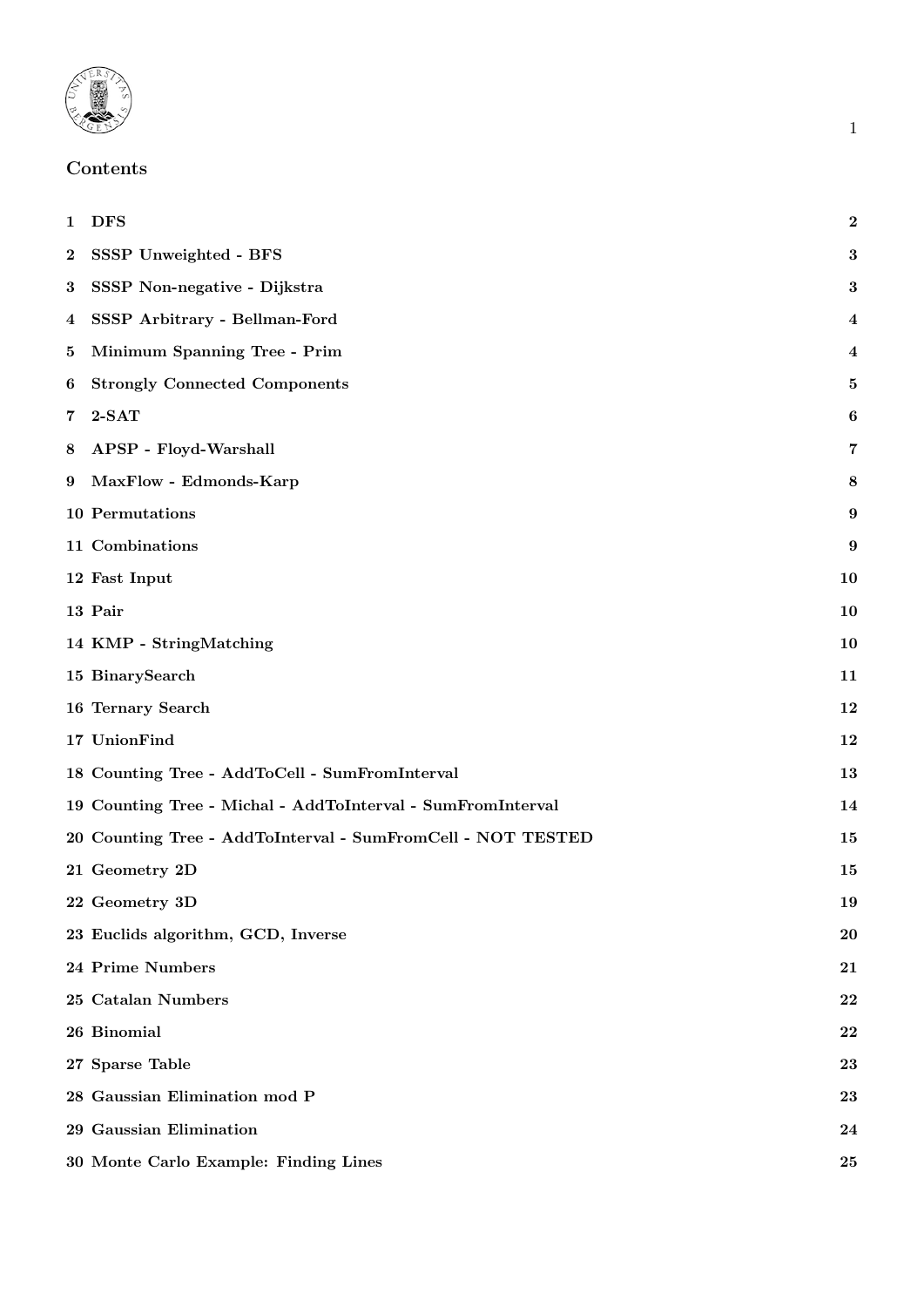

```
1 import java.util.*;
\begin{array}{c|cc}\n2 & \text{class DFS} & \text{if} \\
3 & \text{/*} & \text{Does} \\
\end{array}/** Does a DFS from s and returns the pre-, post- and connected component-values
 4 \times 0(m+n)5 * Properties :
 6 * Vertex v is reachable from start iff post [v] != -1 && post [v] < post [start]
 7 * Cycle in directed graph iff pre[v] < pre[u] < post [v] for some edge (u, v)
 8 | * Vertices ordered by decreasing post-value gives a topological sort
9 | * @param G Graph represented by adjacency list
10 * @param pre [n] matrix filled with each vertex' pre-value (init to -1)<br>11 * @param post [n] matrix filled with each vertex' post-value (init to -1)
       * @param post [n] matrix filled with each vertex' post-value (init to -1)
12 | * @param cc [n] matrix filled with each vertex' connected component-number (init to -1)
13 | * @param s The vertex to search from (-1 will search for all connected components)*/
14 static void dfs (ArrayList < ArrayList < Integer >> G, int [] pre, int [] post, int [] cc, int s) {
15 int n = G.size();
16 boolean allCC = s = -1;
17 if (s == -1)
18 s = 0;
19 // Initialize the next values that can be assigned
20 int num = 0;
21 int ccnum = 0;
22 for (int i = 0; i < n; ++i) {
23 num = Math.max(num, post[i]+1);
24 ccnum = Math.max (ccnum, cc [i]+1);
25 }
26 | LinkedList < Integer > Q = new LinkedList ();
27 while (s != -1) {
28 Q. push (s);
29 while (!Q.isEmpty ()) {
30 int a = Q. peek();
\begin{array}{c|c}\n 31 & \text{cc} \texttt{[a]} = \texttt{ccum}; \\
 32 & \text{if} \texttt{(pre} \texttt{[a]} == -\n \end{array}if(pre[a] == -1) {
33 | pre[a] = num++;34 for (int b : G.get (a))
35 if (pre [b] == -1)
36 Q. push (b);
37 } else {
38 if (post[a] == -1)39 | post [a] = num ++;
\begin{array}{c|c} 40 & \text{Q.pop}(); \\ 41 & \text{P} \end{array}\begin{array}{c|c}\n41 & \\
42 & \n\end{array}42 }
43 s = -1:
44 if(allCC) {
45 // Find next vertex to start search from
46 ++ccnum;
47 for(int i = 0; i < n && s == -1; ++i)
48 if (post[i] == -1)49 s = i;
50 }
51 }
52 \mid \cdot \}53 \mid \}
```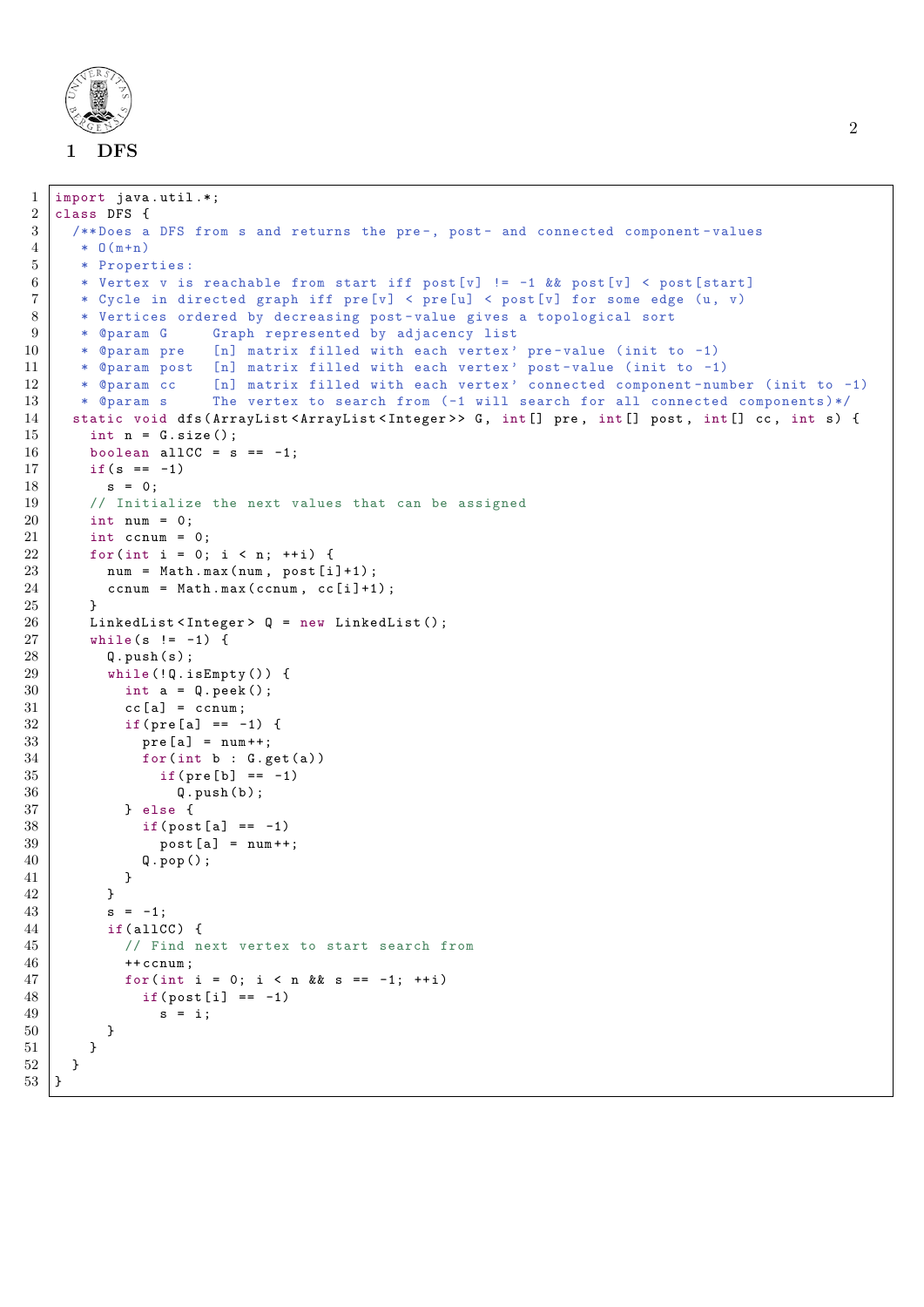

### <span id="page-2-0"></span>2 SSSP Unweighted - BFS

```
1 import java.util.*;
\begin{array}{c|cc}\n2 & \text{class BFS} & \text{if} \\
3 & \text{/*} & \text{Find} \\
\end{array}/**Finds shortest path from s to every other vertex
4 \times 0(m)5 * @param G Graph represented by adjacency list
6 | * @param P [n] array filled with each vertex' parent
7 | * @param s The vertex to start the search from
8 | * @return [n] array with the distance from s to each vertex*/
9 | static int [] bfs (ArrayList <ArrayList <Integer >> G, int [] P, int s) {
10 \vert // Initialize distance array and parent array<br>11 \vert int [] D = new int [G.size()]:
        int [] D = new int [G.size()];12 | Arrays.fill (D, Integer.MAX_VALUE);
13 \vert Arrays . fill (P, -1);
14 D [s] = 0;
15 LinkedList <Integer > Q = new LinkedList ();
16 Q. add (s);
17 while (!Q.isEmpty ()) {
18 int a = Q. poll();
19 for (int b : G.get (a))
20 \vert if (D[a]+1 < D[b]) {
21 D [b] = D [a] +1;
22 P [b] = a;
\begin{array}{c|c} 23 & \mathsf{Q.add(b)}; \\ 24 & \mathsf{Q.add(b)} \end{array}24 }
25 }
26 return D;
27 \mid \}28 }
```
# <span id="page-2-1"></span>3 SSSP Non-negative - Dijkstra

```
1 import java.util.*;
2 class Dijkstra {
3 | /**Finds shortest path from s to all vertices in a graph with non-negatively weighted edges
4 * Requires Pair
5 * 0((m+n)*log(n))
6 | * @param G Graph represented by adjacency list
7 * @param P [n] array filled with each vertex ' parent
8 * @param s The vertex to start the search from
9 | * @return [n] array with the distance from s to each vertex */
10 | static int [] dijkstra (ArrayList <ArrayList <Pair>> <br/>G, int [] P, int s) {
11 // Initialize distance array and parent array
12 int [] D = new int[G.size()];13 | Arrays.fill (D, Integer.MAX_VALUE);
14 \vert Arrays . fill (P, -1);
15 D [s] = 0;
16 PriorityQueue < Pair > Q = new PriorityQueue ();
17 Q. add (new Pair (s, D[s]));
18 while (!Q.isEmpty() ) {
19 | Pair a = 0. \text{poly}(1);
20 \vert for (Pair b : G. get (a. id))
21 \vert if (D[a.id]+b.v < D[b.id]) {
22 D [b. id] = D [a. id] + b. v;
23 P[b.id] = a.id;
24 Q.add (new Pair (b.id, D[b.id]));
25 }
\begin{array}{c|c} 26 & & \rightarrow \\ \hline 27 & & \rightarrow \end{array}return D;
28 }
29 \mid }
```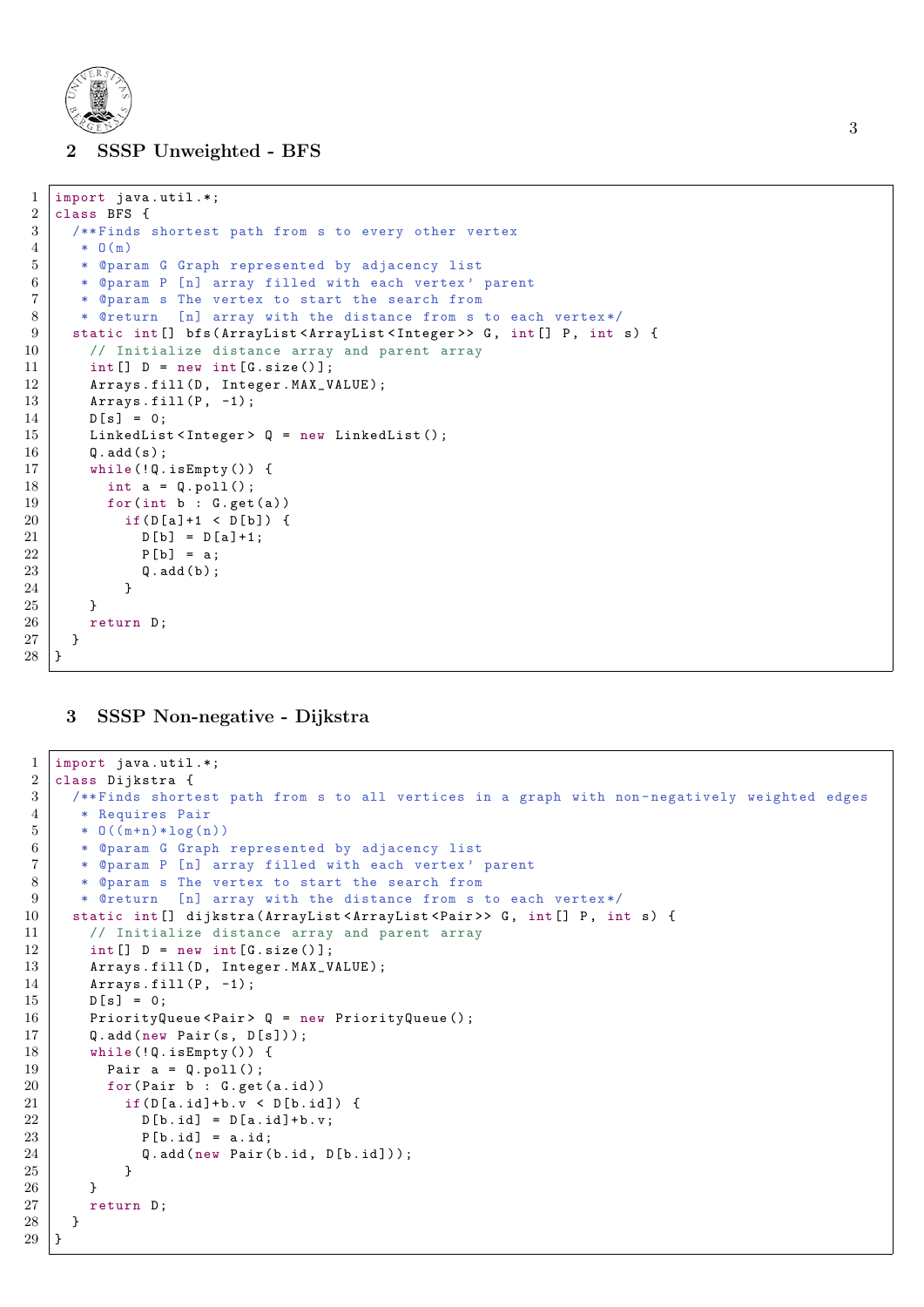

```
4 SSSP Arbitrary - Bellman-Ford
```

```
1 import java.util.*;
2 class BellmanFord {
3 /** Finds shortest path from s to all vertices in a graph with arbitrarily weighted edges
4 * Only explores paths reachable from s
5 * 0(n*m)6 * @param G Graph represented by adjacency list
7 | * @param P [n] array filled with each vertex' parent
8 * @param s The vertex to start the search from
9 | * @return [n] array with the distance from s to each vertex*/
10 | static int [] bellmanFord (ArrayList < ArrayList < Pair>> > G, int [] P, int s) {
11 int n = G. size():
12 // Initialize distance array and parent array
13 int [] D = new int[n];14 Arrays.fill (D, Integer.MAX_VALUE);
15 Arrays.fill (P, -1);
16 D [s] = 0;
17 for (int i = 0; i < n-1; ++i)
18 for (int u = 0; u \lt n; ++u)
19 if(D[u] != Integer.MAX_VALUE)20 for (Pair a : G.get (u))
21 \vert if (D[u]+a.v < D[a.id]) {
22 D [a.id] = D [u] + a.v;
\begin{array}{c|cc} 23 & & & \text{P[a.id]} = u; \\ 24 & & & \end{array}24 }
25 return D;
26 }
27 /** Checks whether a graph contains a negative cycle , as calculated by bellmanFord ()
28 * Checks for negative cycles in subgraph reachable from s, as calculated by bellmanFord ()
29 \t \ast 0(m)30 | * @param G Graph represented by adjacency list
31 * @param D The [n] D matrix filled in by floydWarshall ()<br>32 * @return Whether the graph contains a negative cycle o
      * @return Whether the graph contains a negative cycle or not*/
33 static boolean hasNegativeCycle (ArrayList <ArrayList <Pair>> > G, int [] D) {
34 for (int u = 0; u < G. size (); ++u)
35 if (D \lceil u \rceil != Integer. MAX VALUE)
36 for (Pair a : G. get (u))
37 \qquad \qquad if (D \lceil u \rceil + a \cdot v \le D \lceil a \cdot id \rceil)38 return true;
39 return false;
40 \mid \lambda41 | }
```
# <span id="page-3-0"></span>5 Minimum Spanning Tree - Prim

```
1 import java.util.*;
2 class Prim {
3 /** Searches a graph for its minimum spanning tree
4 * Allows for negative weights and disconnected graph
5 * Requires Pair
6 * 0((m+n)*log(n))
7 * @param G Graph represented by adjacency list
8 | * @return An [n] array with each vertex' parent */
9 | static int [] prim (ArrayList < ArrayList < Pair >> G) {
10 int n = G.size();
11 // Initialize visited, parent and cost arrays
12 boolean [] V = new boolean[n];13 int [] P = new int[n];14 int [] C = new int[n];15 Arrays . fill (P, -1);
16 | Arrays.fill (C, Integer.MAX_VALUE);
17 PriorityQueue < Pair > Q = new PriorityQueue ();
```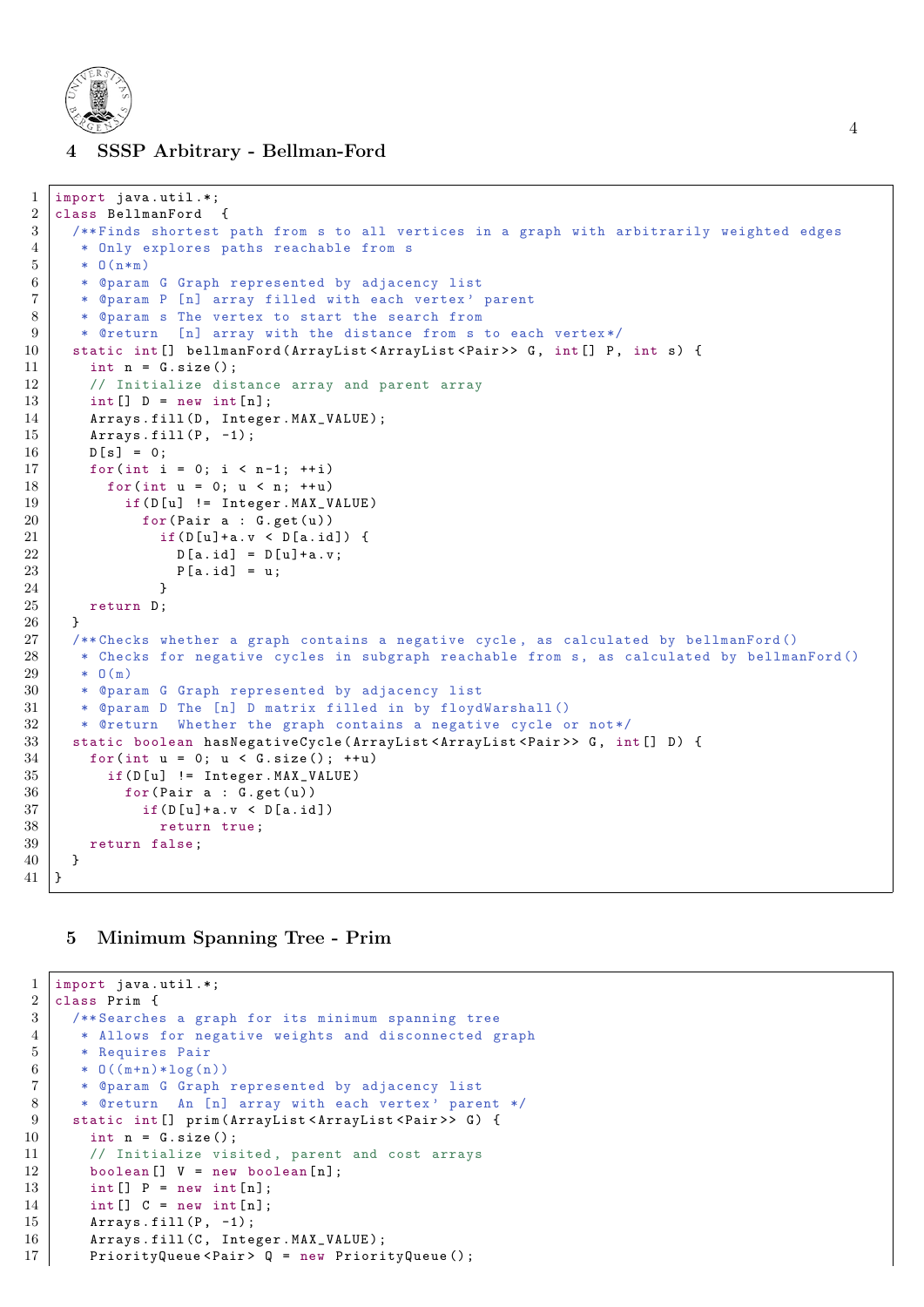```
18 int count = 0;
19 int s = 0;
20 while (s != -1) {
21 Q.add (new Pair (s, 0));
22 while (!Q.isEmpty () && count < n) {
23 Pair a = Q. poll ();<br>24 if (!V[a. id]) {
             if (!V[a.id]) {
25 ++ count;
26 \n\begin{array}{rcl} 26 \n\end{array} V [a.id] = true;<br>27 \n\begin{array}{rcl} 27 \n\end{array}for (Pair b : G.get(a.id))28 if (!V[b.id] && C[b.id] > b.v) {
29 | C [b.id] = b.v;30 | P [b.id] = a.id;
\begin{array}{c|c}\n 31 & \text{Q.add(new Pair(b.id, b.v));} \\
 \hline\n 32 & \text{P6} \\
 \end{array}32 }
\begin{array}{c|c}\n 33 & & \rightarrow \\
 34 & & \rightarrow\n \end{array}34 }
35 s = -1;
36 if (count < n)
37 / / Find next vertex to start search from
38 for(int i = 0; i < n && s == -1; ++i)
39 if (! V[i])
40 s = i;
41 }
42 return P;
43 }
44 | }
```
### <span id="page-4-0"></span>6 Strongly Connected Components

```
1 import java.util.*;
2 class SCC {
3 /**Searches a graph for its strongly connected components
4 * Requires DFS
5 \; * \; 0(m+n)6 | * @param G Graph represented by adjacency list
7 * @param C Filled with each SCC 's vertices
8 | * @return An array with each vertex' SCC-number*/
9 static int [] scc ( ArrayList < ArrayList < Integer > > G , ArrayList < ArrayList < Integer > > C ) {
10 \vert int n = G.size();
11 // Reverse graph
12 | ArrayList < ArrayList < Integer >> R = new ArrayList ();
13 for (int i = 0; i < n; ++i)
14 R. add (new ArrayList ());
15 for (int a = 0; a < n; ++a)
16 for (int b : G.get (a))
17 | R.get(b).add(a);18 // Initialize arrays for DFS
19 int [] pre = new int [n];
20 | int [] post = new int [n];
21 int [] scc = new int [n];
22 | Arrays.fill (pre, -1);
23 \vert Arrays.fill (post, -1);
24 \vert Arrays . fill (scc, -1);
25 DFS.dfs (R, pre, post, scc, -1);
26 // Sort vertices by post-value
27 int [] order = new int [2*n];
28 \vert Arrays.fill (order, -1);
29 | for (int i = 0; i < n; ++i)
30 order [post [i]] = i;
31 // Initialize arrays for DFS
32 \vert Arrays . fill (pre, -1);
33 Arrays.fill (post, -1);
34 Arrays . fill (scc, -1);
```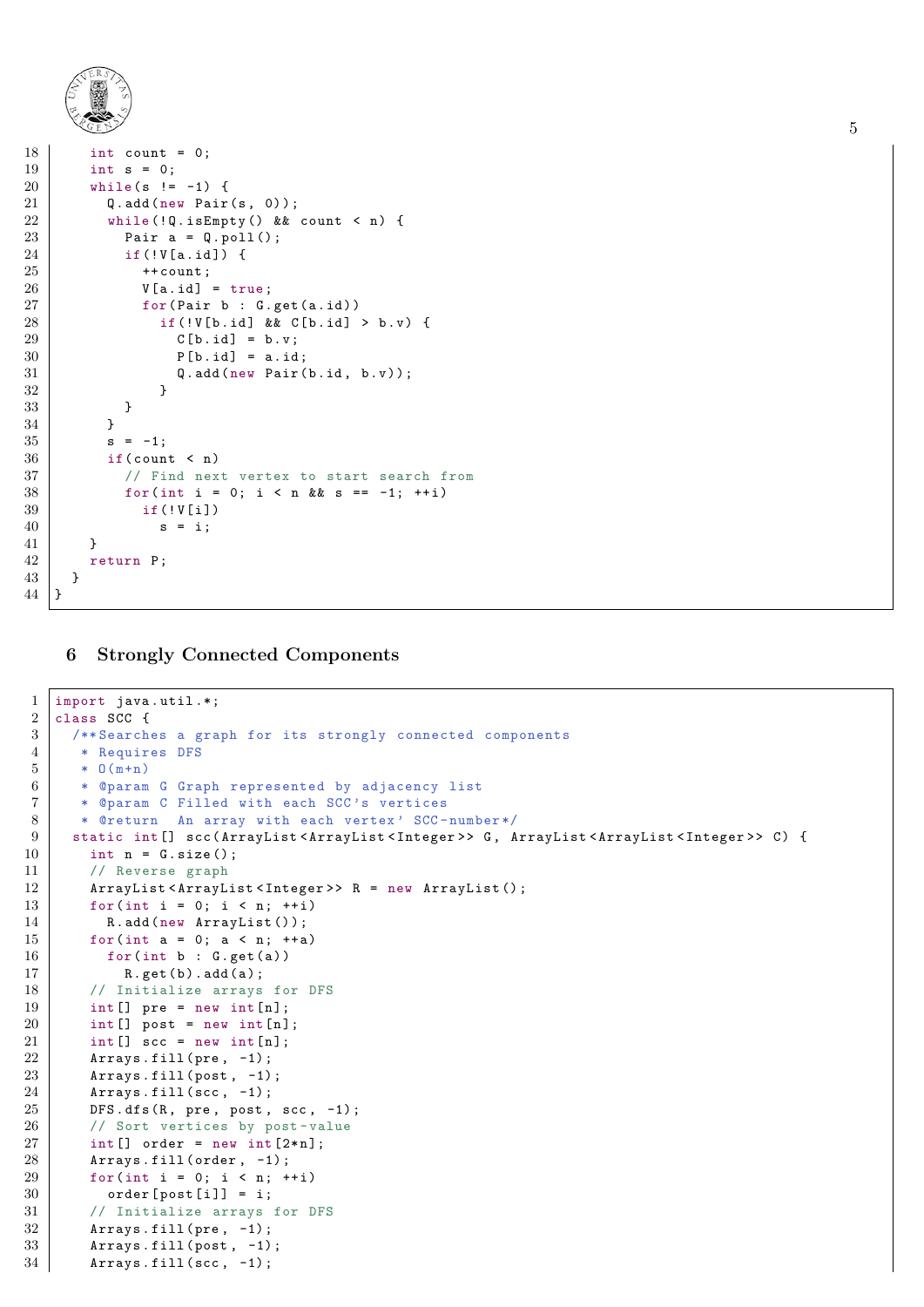```
35 // Search for SCC's in the graph
36 for (int i = 2*n-1; i >= 0; --i)
37 | if( order [i] != -1) {
38 | if(scc[order[i]] == -1) {
39 C.add (new ArrayList ());
\begin{array}{c|c} 40 & \text{DFS.dfs (G, pre, post, sec, order [i])}; \\ 41 & \text{ } \end{array}41 }
42 \vert C.get (scc [order [i]]).add (order [i]);
43 }
44 return scc ;
45 }
46 }
```
# <span id="page-5-0"></span>7 2-SAT

```
1 import java . util . ArrayList ;
2 | class TwoSat {
3 /** Checks if a 2 -CNF (AND of ORs ) forumula is satisfiable
4 * Requires SCC
5 \; * \; 0(m+n)6 * To get a valid assignment:
7 * 1: Pick an unassigned vertex V
8 * 2: Assign TRUE to all vertices reachable from V
9 | * 3: Assign FALSE to their negations
10 | * 4: Repeat until all vertices are assigned
11 | * @param F The 2-CNF forumla
12 | * @param n The number of variables
13 * @return Whether the formula is satisfiable*/
14 | static boolean twoSat (ArrayList < Clause > F, int n) {
15 | ArrayList < ArrayList < Integer >> G = new ArrayList ();
16 for (int i = 0; i < 2*n; ++i)
17 G.add (new ArrayList ());
18 // Construct graph from forumla
19 for (Clause c : F) {
20 int a = c \cdot y + (c \cdot yn ? n : 0);21 int b = c \cdot x + (c \cdot xn ? n : 0);22 G. get ((a+n) \% (2*n)). add (b);
23 G. get ((b+n) ((2*n)). add (a);
24 }
25 | ArrayList < ArrayList < Integer >> C = new ArrayList ();
26 // Check that a variable and it's negation are not in the same SCC
27 int [] scc = SCC. scc (G, C);
28 for (int i = 0; i < n; ++i)
29 if(scc[i] == scc[i+n])
30 return false;
31 return true;
32 \mid \rightarrow33 static class Clause {
34 int x, y;
35 boolean xn, yn;
36 /** @param x First variable
37 * @param xn Whether first variable is negated
38 | * @param y Second variable
39 | * @param yn Whether second variable is negated*/
40 | Clause (int x, boolean xn, int y, boolean yn) {
41 this x = x;
42 this . xn = xn;
43 this y = y;
44 this . yn = yn;
45 }
46 }
47 }
```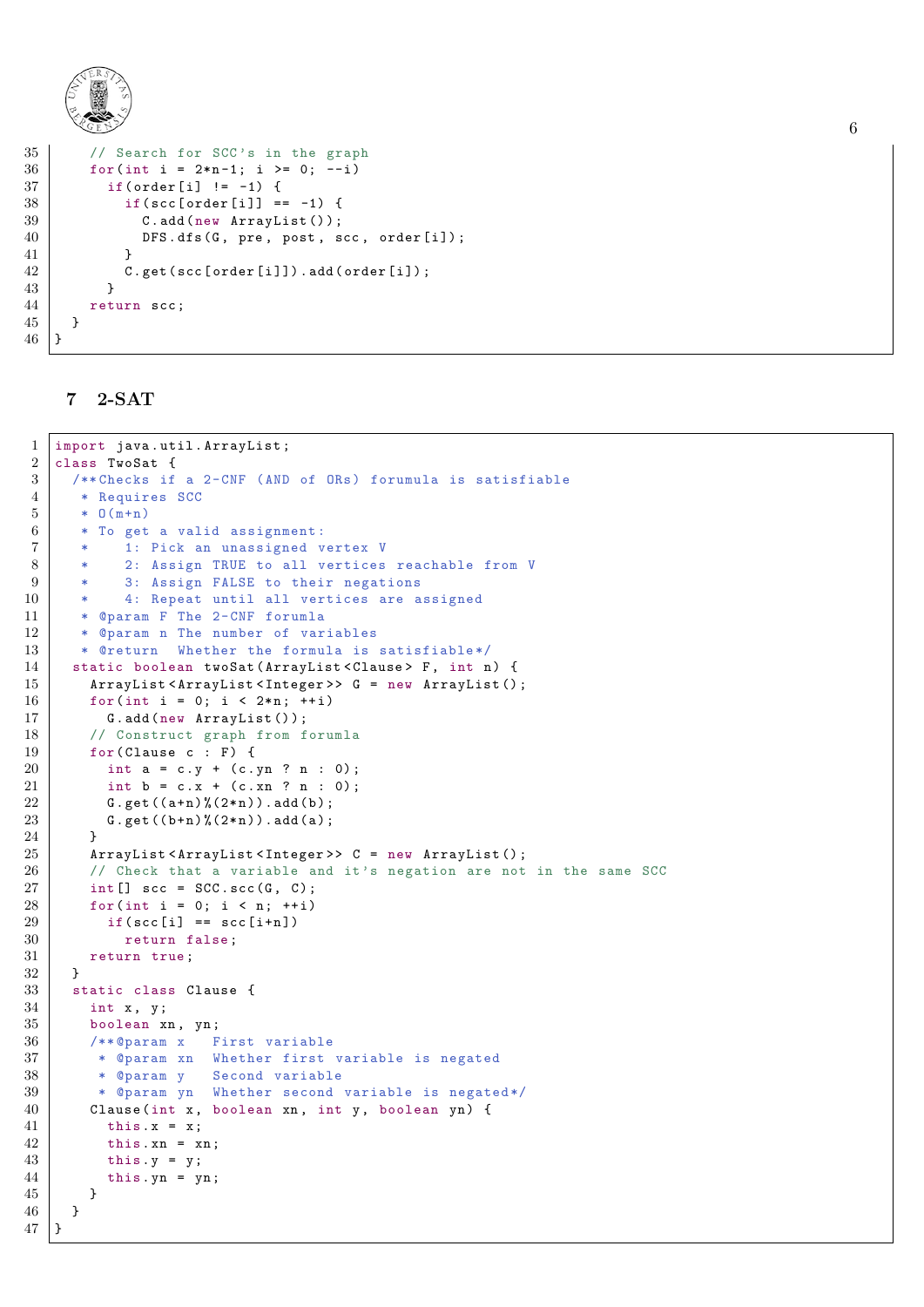

#### 8 APSP - Floyd-Warshall

```
1 import java.util.*;
2 class FloydWarshall {
3 /** Finds shortest paths between all pairs of vertices in the graph
 4 * Does not detect negative cycles
 5 \; * \; 0(n^3)6 * Properties :
7 * D[u][v] gives the lenght of the shortest path from vertex u to vertex v
 8 | * P[u][v] gives the last vertex on the shortest path from vertex u to vertex v
9 * If v is not reachable from u, D[u][v] == Integer. MAX_VALUE/2 - 1 and P[u][v] == -1
10 * @param G Graph represented by adjacency list<br>11 * @param P [n][n] matrix filled with the last
       * @param P [n][n] matrix filled with the last vertex on the shortest path between every pair
            of vertices
12 * @return [n][n] matrix with the distance between every pair of vertices*/
13 static int [][] floydWarshall (ArrayList < ArrayList < Pair >> G, int [][] P) {
14 int n = G.size();
15 // Initialize distance array and parent array
16 int [][] D = new int[n][n];17 for (int i = 0; i < n; ++i) {
18 \vert Arrays . fill (D[i], Integer . MAX_VALUE /2 - 1);
19 \begin{array}{c} \text{Arrays } . \text{fill} (\text{P[i]}, -1); \\ 20 \end{array}20 }
21 for (int i = 0; i < n; ++i)
\begin{array}{c|c}\n 22 & \text{for (Pair a : G.get(i)) } & \text{if } \\
 23 & \text{if } \text{I} \text{ and } \text{I} = \text{a. v}: & \n \end{array}D [i] [a id] = [a, v]24 P[i][a.id] = i;
25 }
26 for (int k = 1; k < n; ++k)
27 for (int i = 0; i < n; ++i)
28 for(int j = 0; j < n; ++j)
29 \left| \right| if ( D [ i ] [ k ] + D [ k ] [ j ] < D [ i ] [ j ]) {
30 \begin{bmatrix} D[i][j] = D[i][k]+D[k][j]; \\ 31 \end{bmatrix}<br>P[i][i] = P[k][i];P[i][j] = P[k][j];32 }
33 return D;
34 }
35 /**Returns the shortest path between s and t, as calculated by floydWarshall ()
36 \t * 0(n)37 *
38 * @param P The [n][n] P matrix filled in by floydWarshall ()
39 * @param s The start vertex
40 * @param t The end vertex
41 \vert * @return The shortest path between s and t*/42 static ArrayList < Integer > getPath(int[][] P, int s, int t) {
43 ArrayList < Integer > p = new ArrayList ();
44 while (s != t & & t != -1) {
45 p. add (t);
46 \t t = P[s][t];<br>
47 \t47 }
48 if (t == -1)
49 return new ArrayList();
50 p. add (t);
51 Collections . reverse (p);
52 return p;
53 \mid \}54 }
```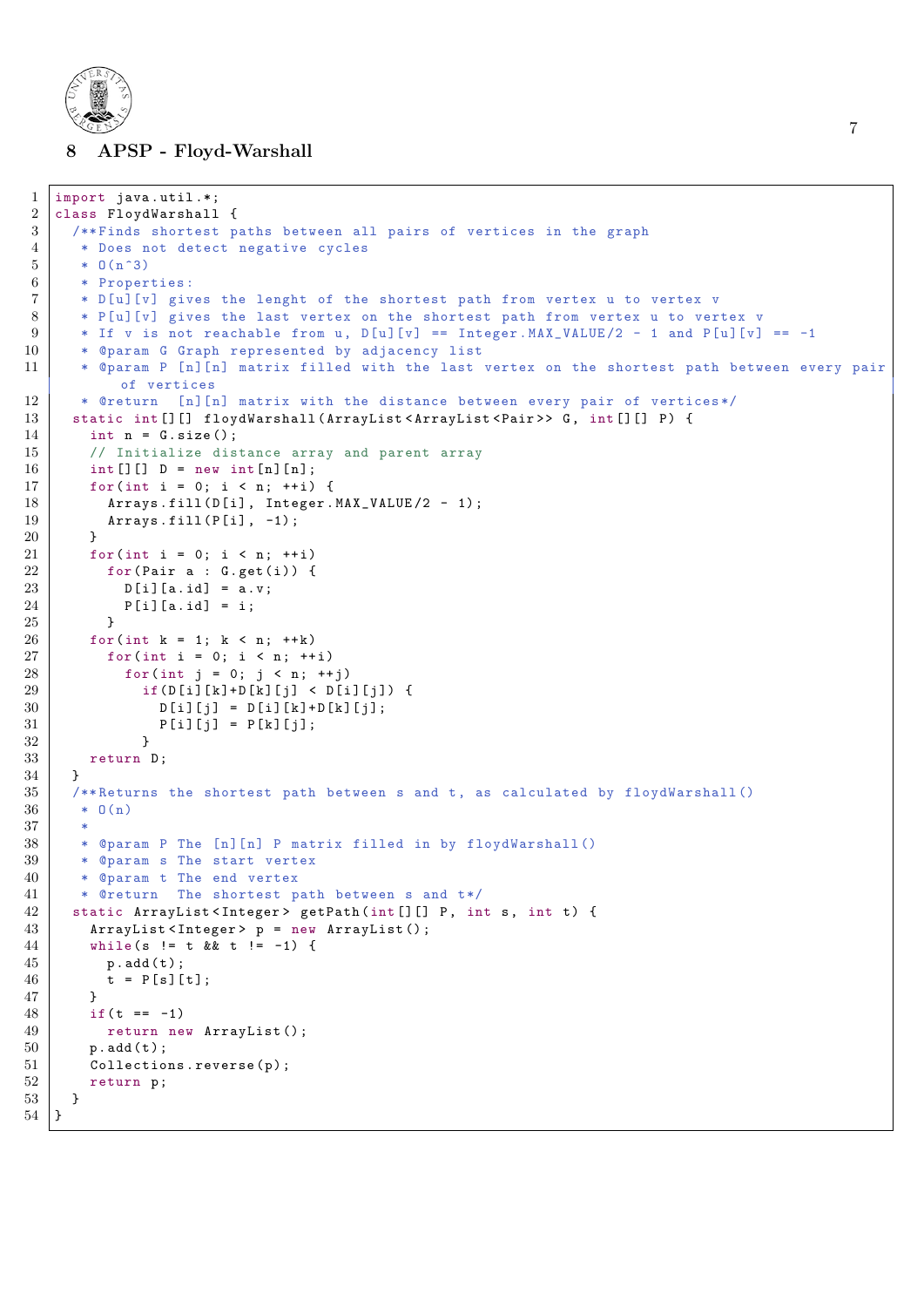

<span id="page-7-0"></span>9 MaxFlow - Edmonds-Karp

```
1 import java.util.*;
\begin{array}{c|c}\n2 & \text{class} & \text{EdmondsKarp} \\
3 & \text{***} & \text{Finds} & \text{the max}\n\end{array}/** Finds the maximum flow through a graph
4 \mid * 0(n*m^2)5 * @param G Graph represented by adjacency list
6 * @param C Capacity matrix (must be n by n)
7 * @param s Source vertex
8 | * @param t Sink vertex
9 | * @return The maximum flow from s to t*/
10 static int edmondsKarp (ArrayList <ArrayList <Integer >> G, int [] [] C, int s, int t) {<br>
int n = G.size():
      int n = G.size():
12 // Residual capacity from u to v is C[u][v] - F[u][v]13 int [][] F = new int[n][n];14 while (true) {
15 // Initialize parent table
16 int [] P = new int[n];17 Arrays . fill (P, -1);
18 P [s] = s;
19 // Initialize capacity of path to node table
20 | int [] M = new int [n];21 | M[s] = Integer.MAX_VALUE;22 | LinkedList < Integer > Q = new LinkedList ();
23 Q. add (s);
24 LOOP:
25 while (!Q.is Empty ()) {
26 int u = Q. poll();
27 for(int v : G.get(u)) {
28 // There is available capacity, and v is not seen before in search
29 | if( C [ u ][ v ] - F [ u ][ v ] > 0 & & P [ v ] = = -1) {
30 | P[v] = u;31 M[v] = Math.min(M[u], C[u][v] - F[u][v]);<br>32 if (v := t)if(y != t)33 \qquad \qquad 0. \text{add}(\text{v}):34 else {
35 / 35 // Backtrack search, updating flow
36 while (P[v] != v) {
37 | u = P[v];38 | F[u][v] += M[t];
39 | F[v][u] -= M[t];
\begin{array}{c|c}\n 40 & v = u; \\
 41 & \end{array}41 }
42 break LOOP ;
43 }
44 }
45 }
46 }
47 | if(P[t] == -1) {
48 // No path to t found
49 int sum = 0;
50 for(int x : F[s])51 sum += x;52 return sum;
53 }
54 }
55 }
56 }
```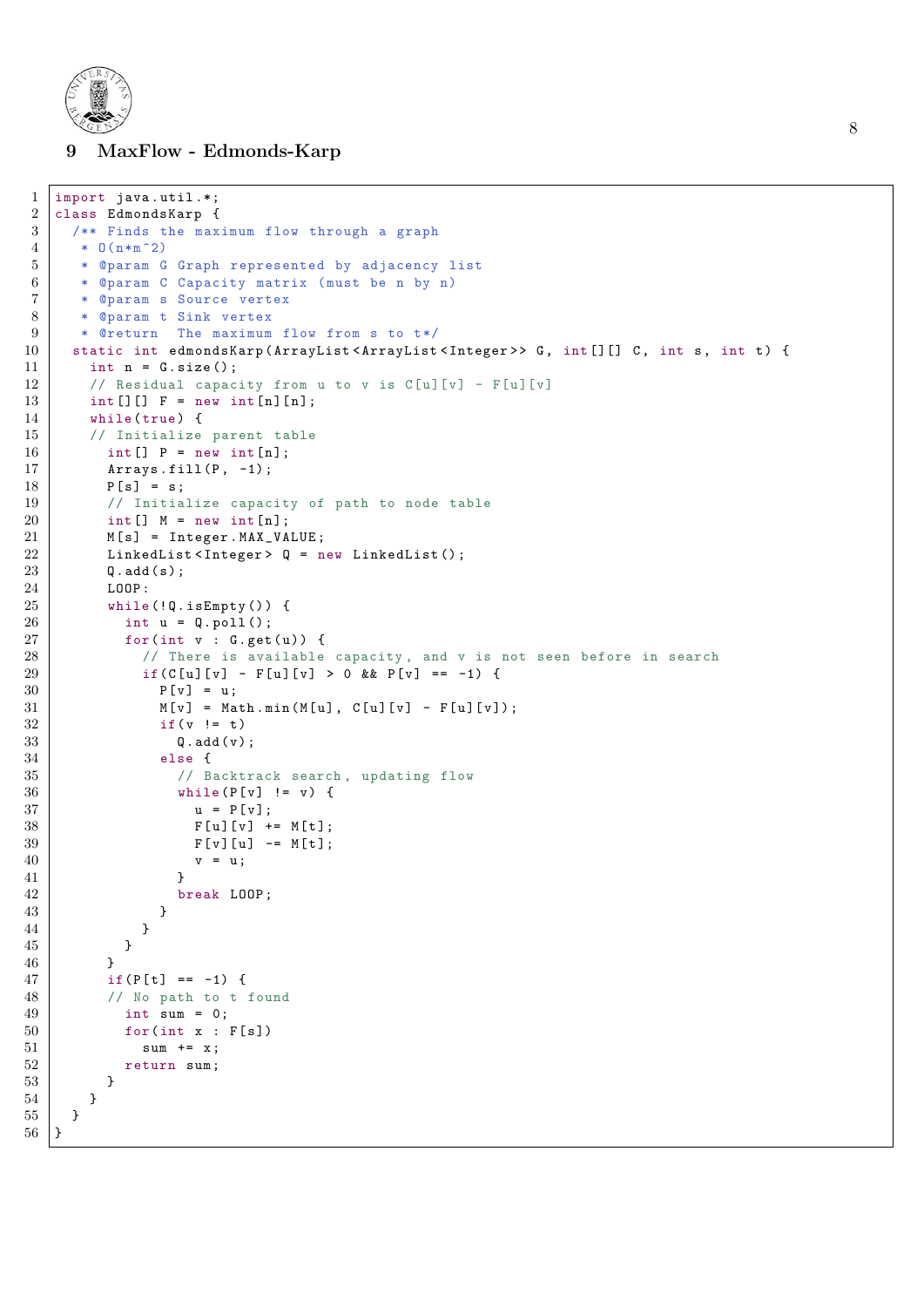

# <span id="page-8-0"></span>10 Permutations

```
1 import java.util. ArrayList;
2 public class Permutations {<br>3 /**Generates all permutat
      /** Generates all permutations of numbers 0..b.length-1
4 * @param b [n] array indicating which numbers have been used (initialized to false)
5 * @param 1 For buildinga single permutation
6 * @param p Is filled with all the permutations*/
7 static void permutations ( boolean [] b , ArrayList < Integer > l , ArrayList < ArrayList < Integer > > P )
         {
8 if (1.size() == b.length)\begin{array}{c|c} 9 & \text{P.add (1)}; \\ \hline 10 & \text{else} \end{array}else {
11 // Perform pruning if not all permutations should be generated
12 for (int i = 0; i < b.length; ++i)
13 if (!b[i]) {
14 b [i] = true;
15 | ArrayList < Integer > 12 = new ArrayList (1);
16 12. add (i);
17 permutations (b, 12, P);
\begin{array}{c|c}\n 18 \\
 19\n \end{array} b [i] = false;
19 }
20 }
21 }
22 \mid }
```
### <span id="page-8-1"></span>11 Combinations

```
1 import java . util . ArrayList ;
2 public class Combinations {\left( \begin{array}{cc} 3 & \text{with } 2 \end{array} \right)/** Generates all combinations of k numbers from 0..n-1
 4 | * @param n Number of elements to choose from
5 * @param k Number of elements in each combination */
 6 static ArrayList<ArrayList<Integer>> combinations(int n, int k) {
7 | ArrayList < ArrayList < Integer >> C = new ArrayList ();
8 ArrayList < Integer > c = new ArrayList ();
9 \mid for (int i = 0; i < k; ++i)
10 c.add(i);
11 while (true) {
12 C. add (new ArrayList (c));
13 int i = k-1;
14 while (i >= 0 && c.get (i) == n-k+i)
15 i --;
16 if (i < 0)
17 break;
18 c.set (i, c.get (i) +1);
19 for (int j = i+1; j \lt k; j++)20 \vert c.set(j, c.get(i)+j-i);
\begin{array}{c|c} 21 & & \rightarrow \\ \hline 22 & & \rightarrow \end{array}return C;
\begin{array}{c|c} 23 & \\ 24 & \\ \end{array}24 }
```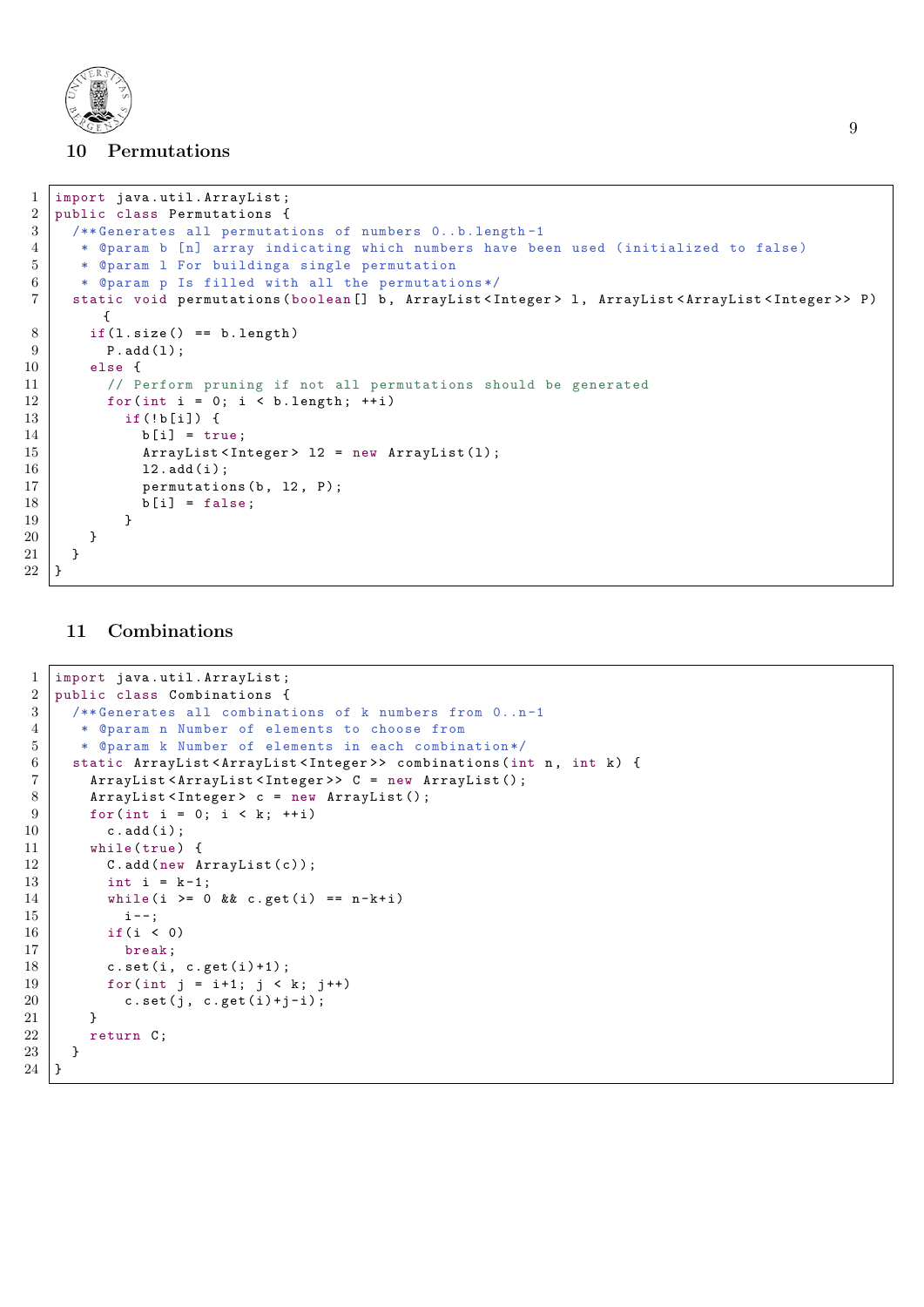

### <span id="page-9-0"></span>12 Fast Input

```
1 import java.io.*;
2 import java.util.*;
3 /** For performing fast input operations */
4 public class Input {
5 static BufferedReader stdin = new BufferedReader (new InputStreamReader (System.in));
6 static StringTokenizer st = new StringTokenizer ("");
7 public static void main ( String [] args ) throws Exception {}
8 static String readString () throws Exception {
9 while (!st.hasMoreTokens ())
10 st = new StringTokenizer (stdin. readLine ());
11 return st.nextToken();
12 }
13 | static int readInt () throws Exception {
14 return Integer.parseInt (readString ());
15 }
16 static double readDouble () throws Exception {
17 | return Double.parseDouble (readString ());
\begin{array}{c|c} 18 & 3 \\ 19 & 3 \end{array}19 }
```
#### <span id="page-9-1"></span>13 Pair

```
1 /** Couples together an id and a weight , for use in priority queues */
2 class Pair implements Comparable < Pair> {
3 int id, v;
4 /** @param id Identifier
5 * @param v Value */
6 Pair (int id, int v) {
7 this. id = id;
8 this v = v;
9 \mid \lambda10 @Override
11 public int compareTo (Pair o) {
12 return Integer.compare (v, o.v);
13 }
14 }
```
# <span id="page-9-2"></span>14 KMP - StringMatching

```
1 /** KMP: Knuth Morris Pratt algorithm.
2 * Finds the occurences of a pattern string in a longer text string.
3 \mid * 0(n + m). n = length of pattern, m = length of text.*/4 public class KMP {
5 public int lps [];
6 /** Fills table lps.
7 * lps[i] is the length of the longest border ( border = both prefix and suffix ) of
8 * prefix of ptrn of length i (substring of ptrn starting at ptrn [0] of length i).
9 * NB: lps [0] = -1.
10 | * 0(n). n = length of ptrn.*/
11 | public int [] preProcessPattern (char [] ptrn) {
12 int i = 0, j = -1;
13 int ptrnLen = ptrn.length;
14 int [] b = new int [ptrnLen + 1];
15 b [i] = j;
16 while (i < ptrnLen) {
17 | // if there is mismatch consider next widest border
18 | while (j \ge 0 \& \text{ptrn}[i] != \text{ptrn}[j])19 | j = b [ j];20 i ++;
```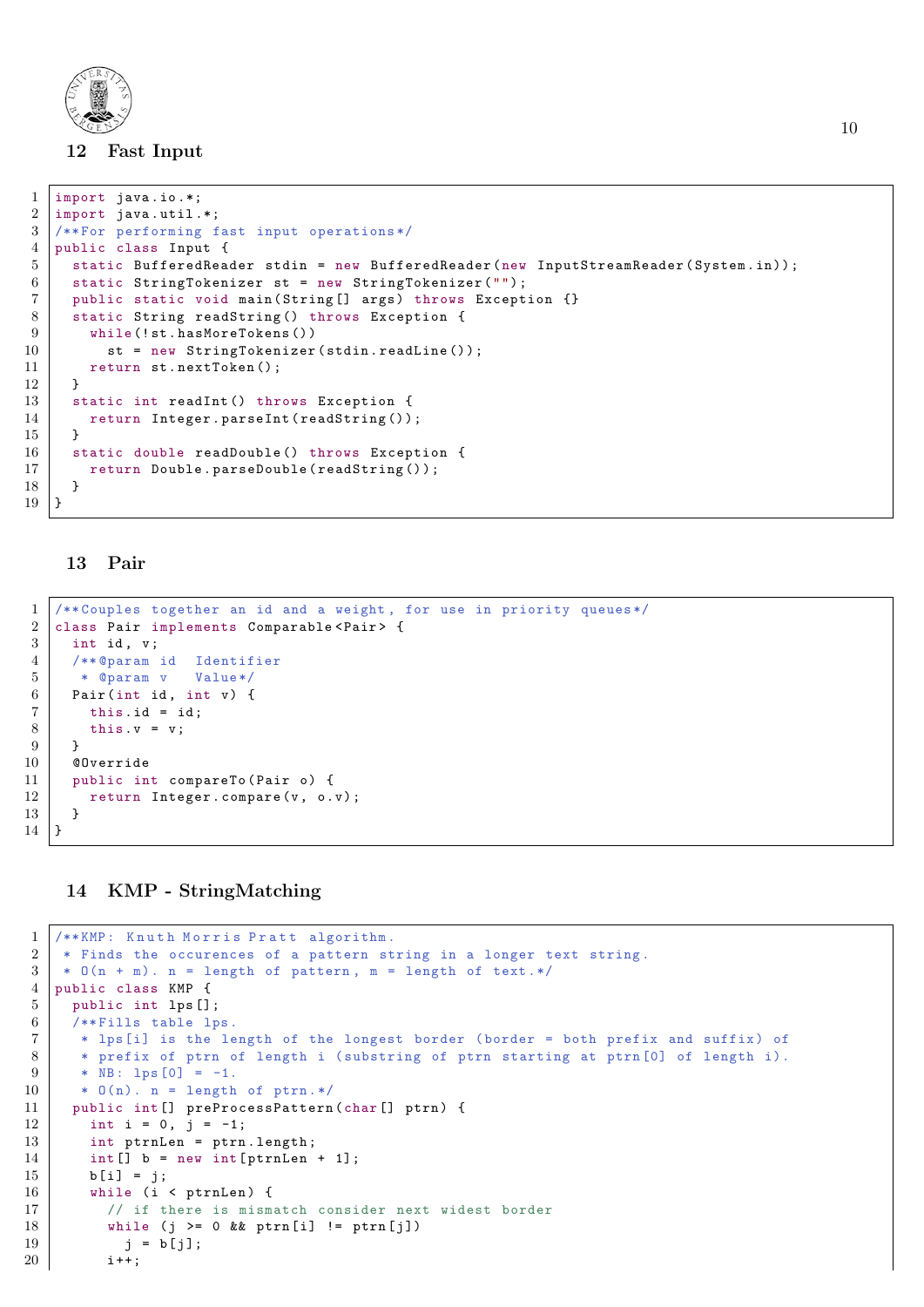```
21 i++22 b [i] = j;
23 }
24 return b;
\begin{array}{c|c} 25 & \rightarrow \\ 26 & \rightarrow \end{array}26 /**Based on the pre processed array, search for the pattern in the text 27 * returns: ArrayList of indexes in textS where ptrnS starts.
       * returns: ArrayList of indexes in textS where ptrnS starts.
28 * 0(m). m = length of textS.*/
29 public ArrayList<Integer> searchSubString (String textS, String ptrnS) {
30 char [] text = textS.toCharArray ();
31 char [] ptrn = ptrnS.toCharArray ();
32 ArrayList < Integer > positions = new ArrayList < Integer > ();
33 int i = 0, j = 0;
34 int ptrnLen = ptrn . length ;
35 int txtLen = text. length;
36 // initialize new array and preprocess the pattern
37 | int [] b = preProcessPattern (ptrn);
38 while (i < txtLen) {
39 while (j >= 0 && text[i] != ptrn[j])
40 j = b[j];41 i ++;
42 | j++;
43 // a match is found
44 if (j == ptrnLen) {
45 positions . add ((i - ptrnLen));
\begin{array}{c|cc} 46 & \text{j} = \text{b}[j]; \end{array}\begin{array}{c|c}\n 47 & \\
 48 & \n\end{array}48 }
49 return positions;
50 \mid \}51 \mid }
```
### <span id="page-10-0"></span>15 BinarySearch

```
1 public class BinarySearch {
2 public static double BinarySearch_cont(){
3 double lo = 0;
4 double hi = 1000000; // something large enough NB: can cause problems if too large
5 double m = (\text{lo+hi})/2.0;6 while (hi-lo > 0.0000001) { // some epsilon
7 m = (10+hi)/2.0;
8 boolean r = hit(m); // some function used to test if m is high enough
9 \mid if (!r) lo = m;
10 | if(r) hi = m;
11 }
12 return m;
13 }
14 /** Searches for the integer key in the sorted array a[].
15 | * @param key the search key
16 | * @param a the array of integers, must be sorted in ascending order
17 | * @return index of key in array a[] if present; -1 if not present */
18 public static int BinarySearch_discrete (int key, int [] a) {
19 int lo = 0;
20 int hi = a. length - 1;
21 while (lo <= hi) {
22 / / Key is in a[lo..hi] or not present.
23 int mid = (hi+10)/2;
24 if (key \langle a[mid]) hi = mid - 1;
25 else if (key > a[mid]) lo = mid + 1;
26 else return mid;
27 }
28 return -1;
29 }
30 \mid }
```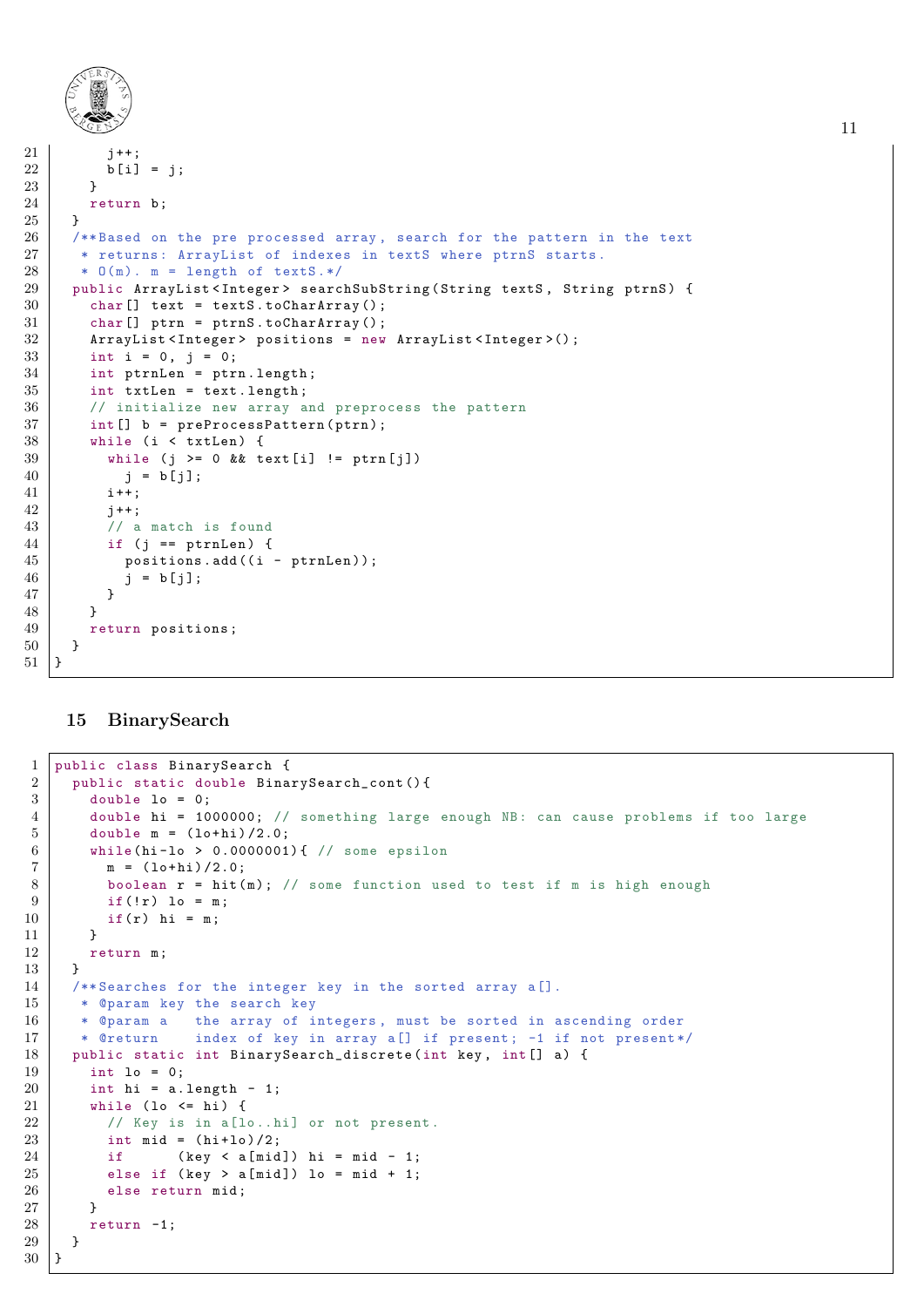

#### <span id="page-11-0"></span>16 Ternary Search

```
1 public class TernarySearch {
2 / f(n) is the function we want to find min or max of on [a, b]
3 // Must be strictly decreasing and then strictly increasing (or reverse).
4 public static double f (double n) {}
5 // Returns the value x in [a, b] where f(x) is minimum or maximum (> or <)
6 // 0(\log(b - a))7 public static double ternary_search (double a, double b) {
8 double eps = 0.00001; // some small value
9 \mid while (Math.abs (b - a) > eps) {
10 double 1 = a + (b - a)/3;
11 double r = b - (b - a)/3;
12 if (f(1) > f(r)) // < for finding max in interval
13 a = 1;
14 else
15 b = r;
16 }
17 return a;
18 }
19 // Recursive version
20 public static double ternarySearch (double 1, double r) {
21 double absolutePrecision = 0.00000001;
22 / // left and right are the current bounds; the maximum is between them
23 if ((r - 1) < absolutePrecision){
24 return (1 + r)/2;
25 }
26 double leftThird = (2*1 + r)/3;
27 double rightThird = (1 + 2*r)/3;
28 if (f(\text{leftThird}) > f(\text{rightThird}))29 return ternarySearch (leftThird, r);
30 else
31 return ternarySearch (1, rightThird);<br>32 }
32 }
33 \mid \}
```
### <span id="page-11-1"></span>17 UnionFind

```
1 \mid (** Union & find, 0(\text{log*}n) (fast!)
2 * If Fu[v] >= 0, Fu[v] is the element v is pointing at. Otherwise Fu[v] is -(the number of
       elements in that component) */
3 public class UnionFind {
4 public int Fu [];
5 private int n;
6 public int FuFind (int v) {
7 if(Fu[v] < 0) return v;
8 else return (Fu[v] = FuFind(Fu[v]));
9 }
10 public void FuJoin (int v, int w) {
11 v = \text{Fufind}(v);
12 \mid w = \text{Fufind}(w);13 if (v == w) return;
14 if (Fu[v] > Fu[v]) {
15 // swaps elements
16 int temp = v;
17 v = w;
18 w = temp;
19 }
20 | Fu [v] += Fu [w];
21 Fu [w] = v;
22 \mid 123 private void FuInit () {
24 for (int i = 0; i < n; i++)
```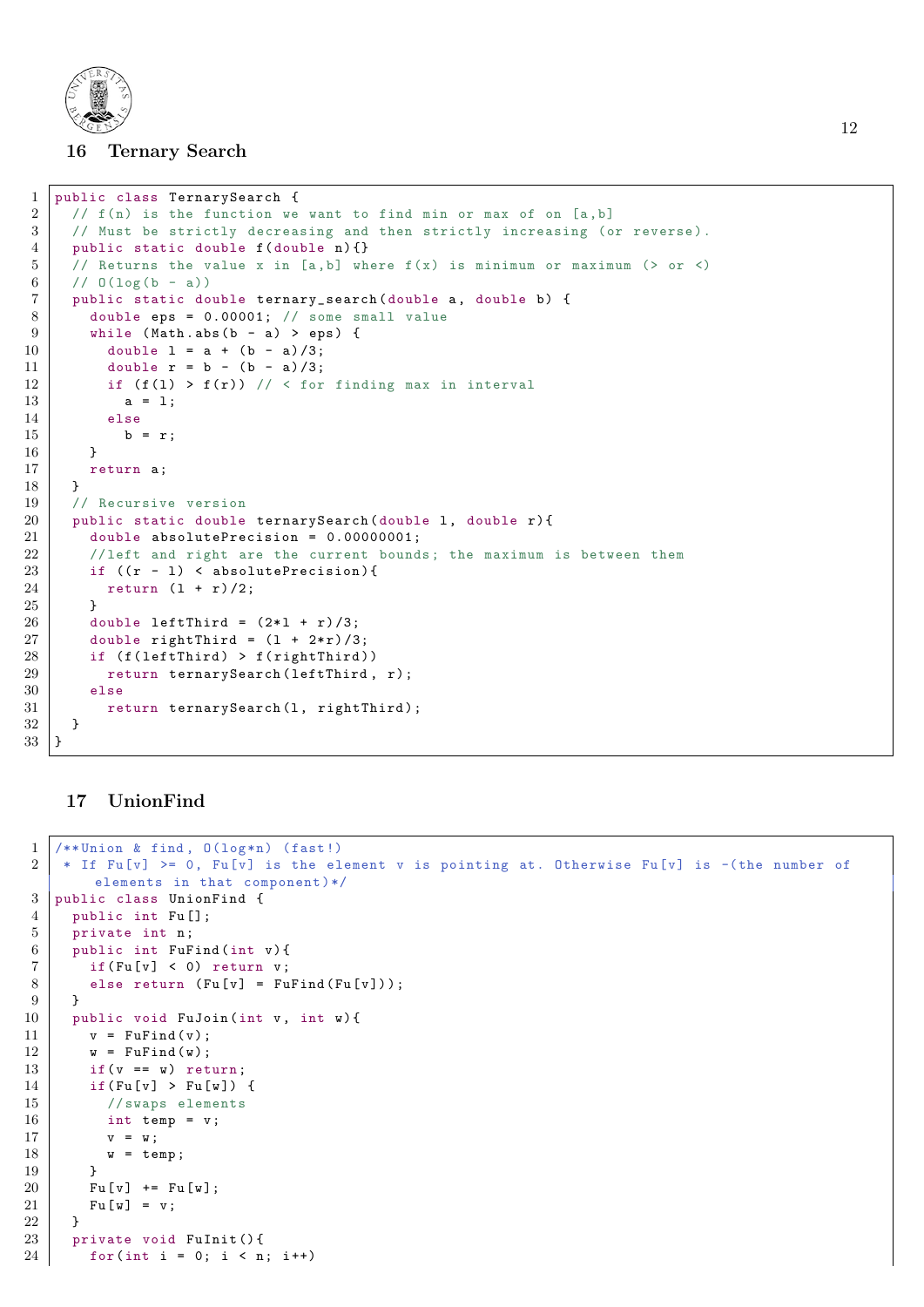```
25 Fu [i] = -1;
26 }
27 public int numOfElementsInComp (int u) {
28 return - Fu [FuFind (u)];
29 \mid 3\begin{cases} 30 \\ 31 \end{cases} public UnionFind (int numOfElements) {
        n = numOfElements;
32 Fu = new int [n];
33 FuInit ();
34 }
35 }
```
### <span id="page-12-0"></span>Counting Tree - AddToCell - SumFromInterval

```
1 /** Counting tree implementation . Add to cell , get sum in interval .*/
2 public class CountingTree_AddToCell_GetSumFromInterval {
3 / // Space used is offset, offset + size of table
4 private int OFFSET = 135000;
5 private int tree [];
6 // Add v to cell i. Max, min and gcd in interval in comments
7 public void update (int i, int v) {
8 i += OFFSET;
9 tree [i] += v; // max/min/gcd: tree [i] = v;
10 i /= 2;
11 while (i > 0) {
12 \vert tree [i] = tree [2*i]+tree [2*i+1]; //max: tree [i] = Math.max(tree [2*i], tree [2*i+1]);
13 \vert //min: tree [i] = Math.min(tree [2*i], tree [2*i+1]);
14 //gcd: tree [i] = gcd(tree [2*1], tree [2*1+1]);
15 i /= 2;
16 }
17 }
18 // Get sum in interval 1 (inclusive) to r (inclusive)
19 public int query (int 1, int r) {
20 int result = 0; // min: result = INF, max/gcd: result = 0
21 | 1 += OFFSET - 1; r += OFFSET +1;
22 while (1/2 \neq r/2) {
23 if(1%2 == 0) result += tree [1^1]; //max: result = Math.max(result, tree [1^1]);
24 | \sqrt{min: result = Math.min(result, tree[1^1]);25 // gcd: result = gcd( result, tree [1^1]);
26 if(r\frac{1}{2} == 1) result += tree [r^1]; //max: result = Math.max(result, tree [r^1]);
27 / / min: result = Math.min(result, tree [r^1]);
28 / \sqrt{gcd:} result = gcd(result, tree [r^1]);
29 | 1 /= 2; r /= 2;
30 }
31 return result;
32 }
33 public CountingTree_AddToCell_GetSumFromInterval () {
34 tree = new int [2*0FFSET];
35 }
36 | }
```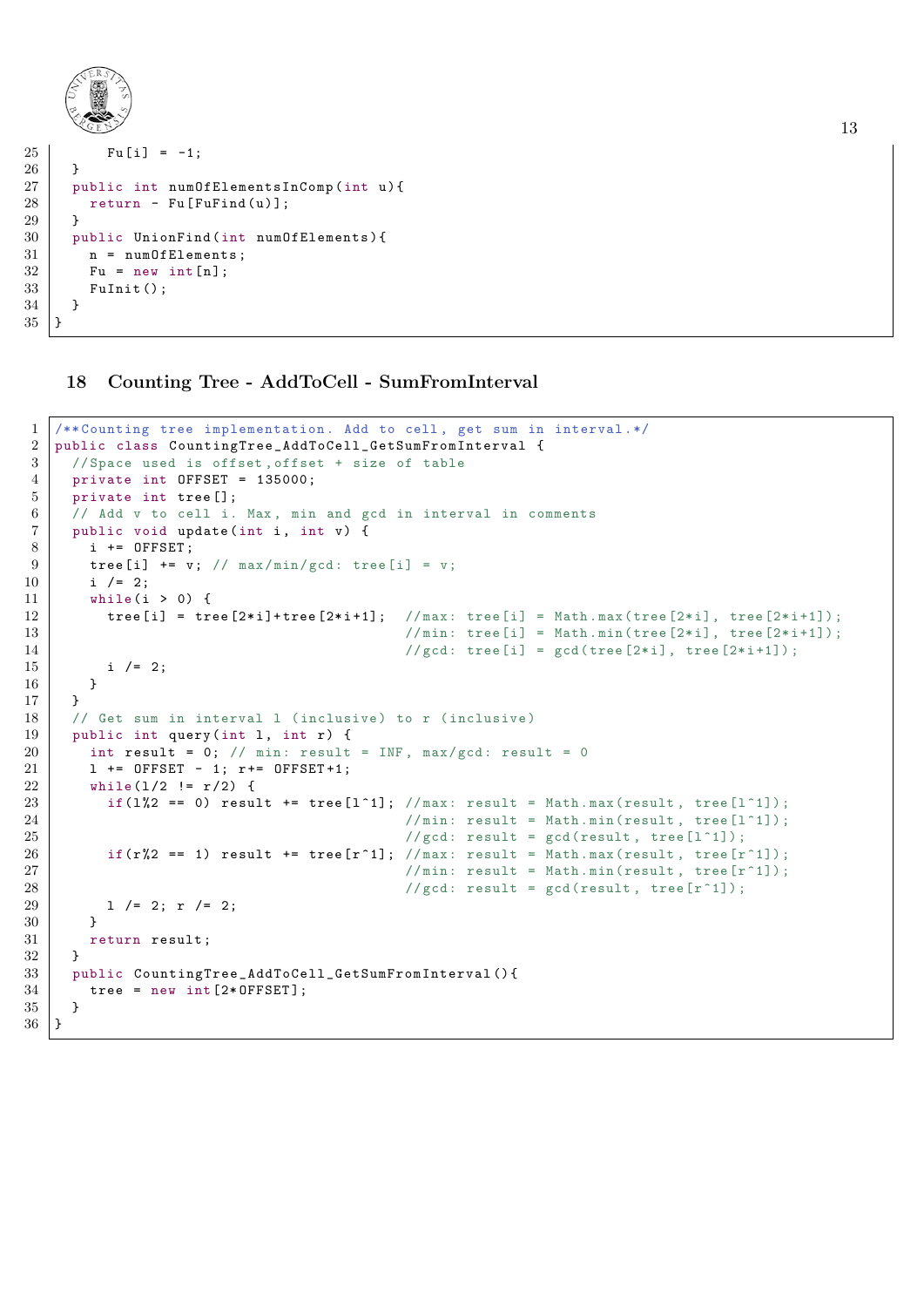

# <span id="page-13-0"></span>19 Counting Tree - Michal - AddToInterval - SumFromInterval

```
1 public class CountingTree_AddToInterval_GetSumFromInterval_Michal {
2 private int OFFSET = 135000; // This may have to be increased for big input
3 private int bonus [];
4 private int tree [];
5 // For setting max value in an interval and retrieving max in an interval , see comments
6 // NB: += becomes =
7 // Returns: what is in interval 1 to r (inclusive)
8 | public int query (int 1, int r) {
9 \mid 1+ = 0FFSET-1; r+ = 0FFSET+1;
10 ArrayList < Integer > left = new ArrayList < Integer > ();
11 ArrayList < Integer > right = new ArrayList < Integer > ();
12 while ((1 \rightarrow 1) != (r \rightarrow 1)) {
13 left.add(1); right.add(r);
14 1>>=1; r>>=1;
15 }
16 int root=(1>>1), bs=0;
17 | while (1>>1 != 0) { // while (1>>0)18 \vert bs += bonus [1 > 1]; // bs = Math. max (bs, bonus [1])
19 \mid 1 \rangle = 1;
20 \mid 321 int 1bonus=bs+bonus [\text{root} < 1]; // = Math.max (bs, bonus [\text{root} < 1]);
22 int rbonus=bs+bonus [(root < 1) +1]; // = Math.max(bs, bonus [(root < 1) +1]);
23 int result=0:
24 for (int i = left.size ()-1; i >= 0; i--) {
25 if (left.get (i) %2 != 1)
26 result +=((1\text{bonus} + \text{bonus} [left.get(i)^{-1}]) \leq i + \text{tree} [left.get(i)^{-1}];27 \vert // = Math.max(result, Math.max(tree [left.get(i)^1], lbonus));
28 if (right.get(i)\text{)}2 = 129 \vert result +=((rbonus + bonus [right.get(i)^1]) <<i) + tree [right.get(i)^1];
30 // = Math.max(result, Math.max(tree [right.get(i)^1], rbonus));
31 lbonus += bonus [left . get (i)]; // = Math . max (1bonus, bonus [left . get(i)]);<br>32 rbonus += bonus [right . get(i)]: // = Math . max (rbonus . bonus [right . get(i)]
          \texttt{rbonus} += \texttt{bonus} [\text{right.get}(i)]; // = Math.max(rbonus, bonus [\text{right.get}(i)]);
33 }
34 return result;
35 \mid \}36 // Adds v to all cells in interval [1,r]37 public void add (int 1, int r, int v) {
38 | 1+= OFFSET -1; r += OFFSET +1;
39 int chunk=0, lcount=0, rcount=0;
40 while ((1 \rightarrow 1) != (r \rightarrow 1)) {
41 if (1%2 != 1) { // Substitute whole block with: {tree [1^1]=v; bonus [1^1]=v;}
42 bonus [1^{\circ}1]+=v;
43 lcount += v < < chunk :
44 }
45 if(r%2 == 1) { // {tree \lceil r \rceil 1 \rceil = v; bonus \lceil r \rceil 1 \rceil = v; }
46 bonus [r^1]+=v;
47 | rcount += v < < chunk;
48 }
49 tree [1 > > 1]+=1count; // = Math.max(bonus [1 > > 1], Math.max(tree [1], tree [1 \text{1}));
50 \vert tree [r > > 1] += rcount; // = Math.max(bonus [r > > 1], Math.max(tree [r], tree [r^1]);
51 | 1>>=1; r>>=1; chunk ++;
52 }
53 lcount += rcount;
54 while (1 > > 1 != 0) {
55 tree [1 > > 1]+=1count; // = Math.max(bonus [1 > > 1], Math.max(tree [1], tree [1 \text{1}));
56 1 \rightarrow -1;
57 }
58 }
59 public CountingTree_AddToInterval_GetSumFromInterval_Michal () {
60 bonus = new int [OFFSET * 2];
61 \vert tree = new int [OFFSET * 2];
62 \mid \lambda63 }
```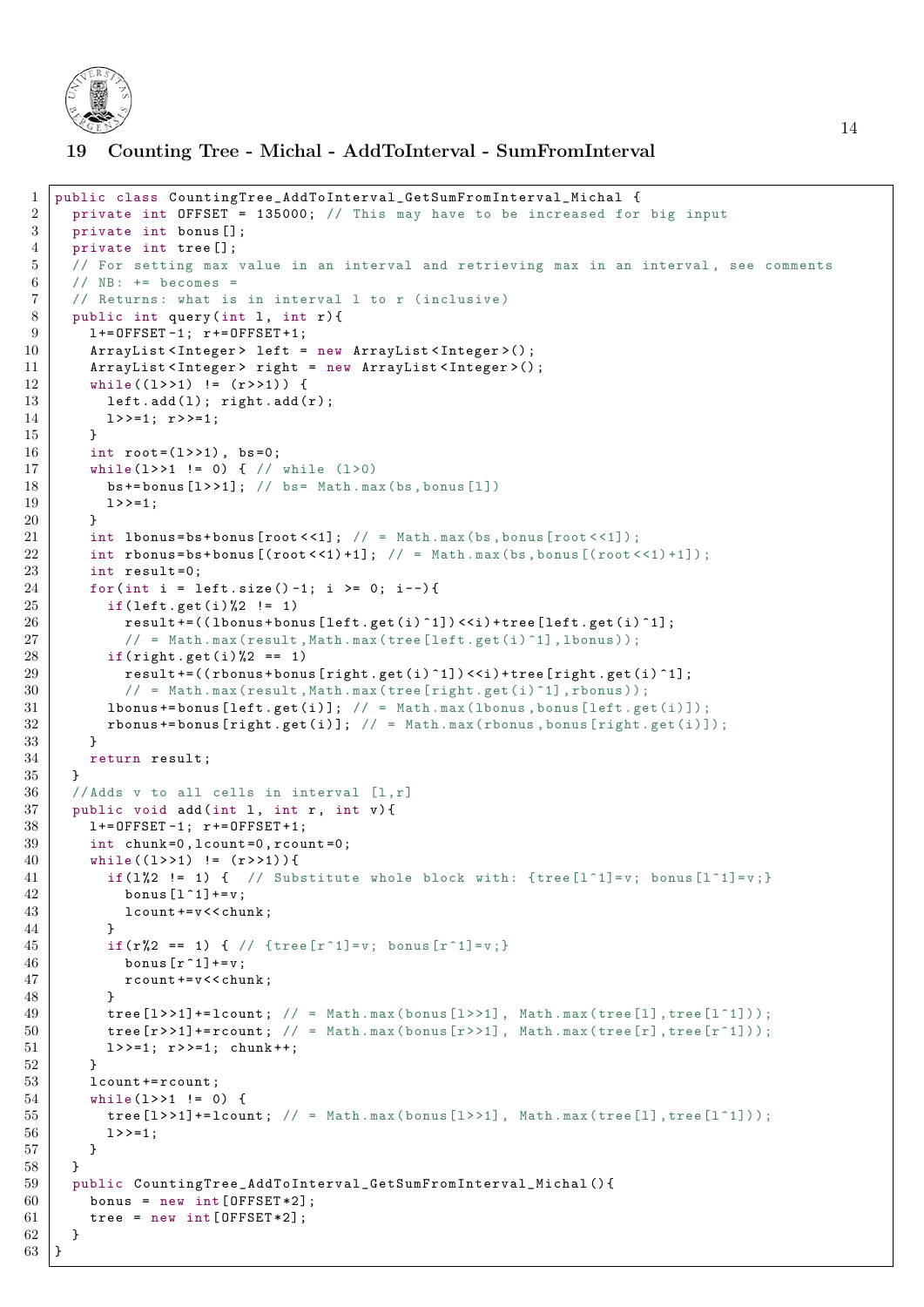

<span id="page-14-0"></span>20 Counting Tree - AddToInterval - SumFromCell - NOT TESTED

```
1 /** Counting tree implementation . Add to interval , get value in cell .*/
2 public class CountingTree_AddToInterval_GetValueInCell {
3 private int OFFSET = 135000;
4 private int bonus [];
5 // Returns: what is in cell i
6 public int query (int p) {
7 p += OFFSET;
8 int result=0;
9 \mid while (p > 0) {
10 result += bonus [p];
\begin{array}{c|c} 11 & & \text{p} \rightarrow \text{--}1; \\ 12 & & \text{b} \end{array}12 }
13 return result;
14 }
15 // Adds v to all cells in interval [1,r]16 public void add (int 1, int r, int v) {
17 | 1+= OFFSET -1; r += OFFSET +1;
18 | while ((1 \rightarrow 1) != (r \rightarrow 1)) {
19 if (1\frac{8}{2} != 1)
20 bonus [1 \t1] += v;
21 if (r\%2 == 1)22 bonus [r^1]+=v;
23 \vert 1>>=1; r>>=1;
24 }
25 }
26 public CountingTree_AddToInterval_GetValueInCell () {
27 bonus = new int [OFFSET * 2]:
28 }
29 }
```
#### <span id="page-14-1"></span>21 Geometry 2D

```
1 ## NOTE: ALL CODE FOR GEOMETRY 2D IS PYTHON 3!
2 \mid # In particular, note that 5/2 == 2.5 and 5/2 == 23 \mid #\# / is floating point division, and rationals behave as rationals, not doubles,
4 ## with respect to precicion errors (e.g. precision error only occurs with
5 \# irrational numbers).
6 import sys
7 import math
8 EPS = 0.000000001
9
10 def eq(a, b): return abs(a-b) < EPS ## For avoiding floating point errors
11 def distance_sq(a, b): return (a[0]-b[0])**2 + (a[1]-b[1])**2 ## Note: squared!
12 def cross_product(a, b): return a [0] * b [1] - b [0] * a [1] ## 2d version
13 def dot_product(a, b): return sum ([p[0]*p[1] for p in zip(a, b)]) ## axbx + ayby
14 def vsum (a, b): return tuple (map (sum, zip(a, b))) ## Sum of two vectors
15 def vminus (a): return tuple ([-x for x in a]) ## Negation of a vector
16 def vdiff (a, b): return vsum (a, y) winus (b) ) ## The vector p such that b+p=a
17 def ccw(a,b,c): return (c[1]-a[1]) * (b[0]-a[0]) > (b[1]-a[1]) * (c[0]-a[0])
18 def angle_line (1): return math.atan2 (1[1][1] -1[0][1], 1[1][0] -1[0][0])
19
20 def triangle_area_db(a, b, c):
21 # Returns twice the area of the triangle. Points a, b, c are on form (x, y)22 | ## Caller responsibility to divide by two if required.
23 | ## Negative area if points are in clockwise order.
24 return a [0] * (b [1] - c [1]) + b [0] * (c [1] - a [1]) + c [0] * (a [1] - b [1])25
26 def lines_are_parallel(1a, 1b):
27 \vert ## Input is two line segments, la and lb on the form ((x1, y1), (x2, y2))28 | adx, ady = la [1][0] - la [0][0], la [1][1] - la [0][1]
29 bdx, bdy = lb [1][0] - lb [0][0], lb [1][1] - lb [0][1]
```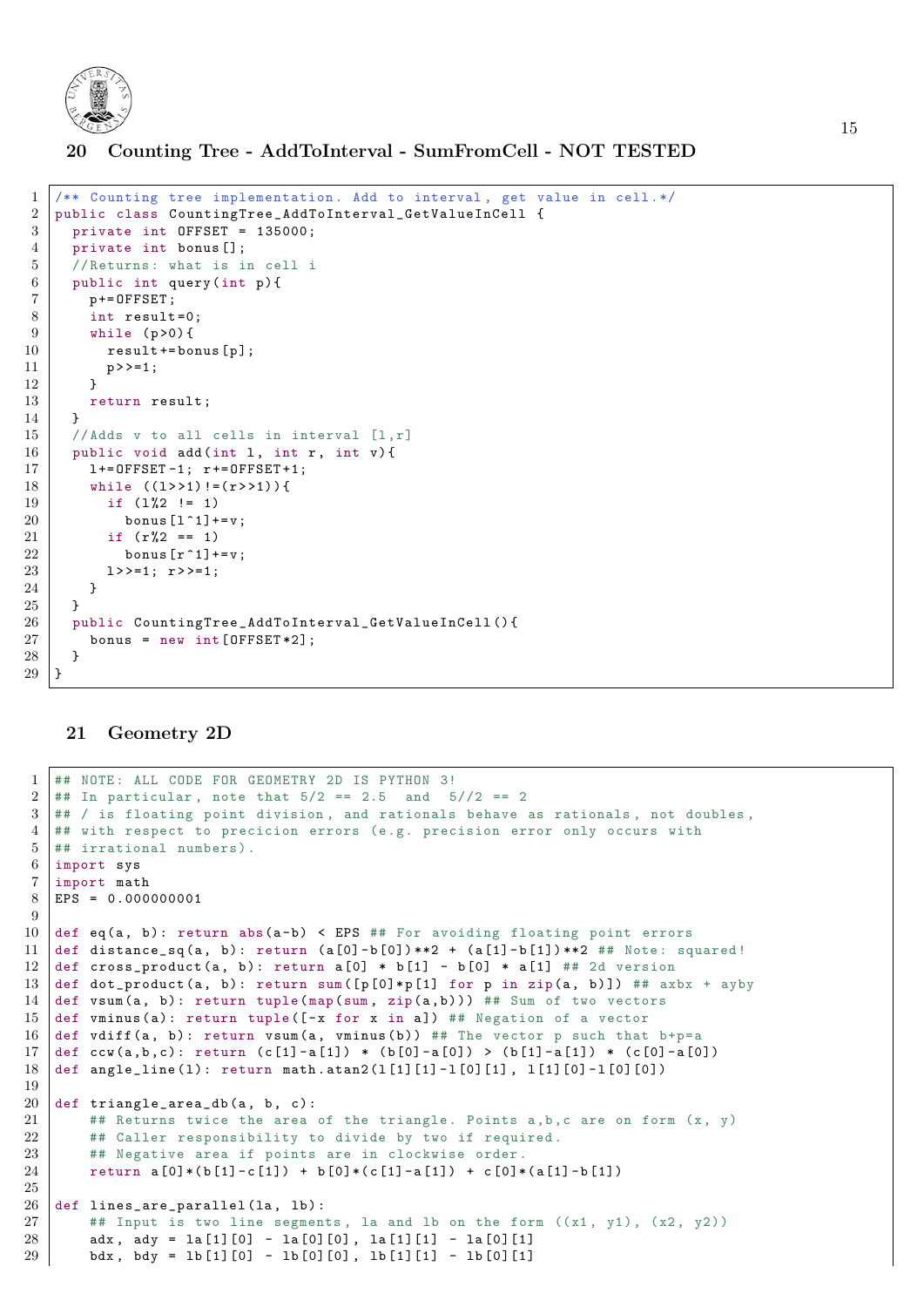

```
30 return eq (adx * bdy, ady * bdx)
31
32 def pts_are_collinear (a, b, c):
33 ## Returns true if the three points are on the same line
34 return eq(0, triangle_area_db(a, b, c))
35
36 def pt_on_line (point, line):
37 ## Returns true if the point is on the (infinitely extending) line
38 return pts_are_collinear (point, line [0], line [1])
39
40 def pt_rightof_line (point, line): ## NOT TESTED
41 | ## Returns true if the point is to the rigth of the (infinitely extending)
42 | ## line. Here, "to the right" is with respect to the orientation of line
43 | ## Step 0: Move origo to starting point of line
44 | p = px, py = point [0] - line [0][0], point [1] - line [0][1]
45 a = ax, ay = 0, 0
46 | b = bx, by = line [1][0] - line [0][0], line [1][1] - line [0][1]
47 | ## Step 1: If cross product is negative, point is to the right of the line
48 return cross_product (b, p) < 0
49
50 def lines_are_collinear (1a, 1b):
51 # # Input is two line segments, la and lb on the form ((x1, y1), (x2, y2))52 tarea1 = triangle_area_db(\text{la}[0], \text{la}[1], \text{lb}[0])
53 tarea2 = triangle_area_db(la[0], la[1], lb[1])
54 return eq(0, tarea1) and eq(0, tarea2)
55
56 def line_intersect(la, lb):
57 | ## Returns intersection point between the infinitely extending lines
58 | ## passing through the line segments la and lb.
59 ## Caller must ensure the following:
60 | ## * The line segments are not collinear (infinitely many solutions)
61 ## * The line segments are not otherwise parallel (no solution)
62 ## * Each line segment has strictly positive length (not length 0)
63 xdiff = (la[0][0] - la[1][0], lb[0][0] - lb[1][0])64 ydiff = (la[0][1] - la[1][1], lb[0][1] - lb[1][1])65
66 def det (a, b): return a [0] * b [1] - a [1] * b [0] # Determinant of 2x2 matrix
67
68 div = det (xdiff, ydiff)
69 if div == 0: raise Exception ('no intersection: '+str(la)+" "+str(lb))
70
71 d = (det (* la), det (* lb))
72 | x = det(d, xdiff) / div73 y = det(d, ydiff) / div74 return x, y
75
76 def pt_onsegment (point, seg):
77 if not pts_are_collinear (point, seg[0], seg[1]): return False
78 return point == sorted ([point, seg[0], seg[1]]) [1] ## Is in the middle
79
80 def pt-segdistance-sq (point, seg):
81 ## Return the square of the distance between a point and a line segment.
82 ## Caller responsibility to take square root if required.
83 | px, py = point
84 ax, ay = seg [0]
85 bx, by = seg [1]
86 if ax == bx and ay == by: return distance_sq((px, py), (ax, ay))
87 # Step 0: Move everything such that a is at the origin. Now we only care
88 # about the two vectors p and b.
89 p = px, py = px - ax, py - ay
90 b = bx, by = bx - ax, by - ay
91 a = 0, 0
92 # Step 1: Determine the projection factor of p onto q. If f in [0..1],
93 # then shortest distance is between p and f*b. Otherwise , shortest distance
94 # is either between p and a or p and b.
95 f = (px * bx + py * by) / distance_s q(a, b)
```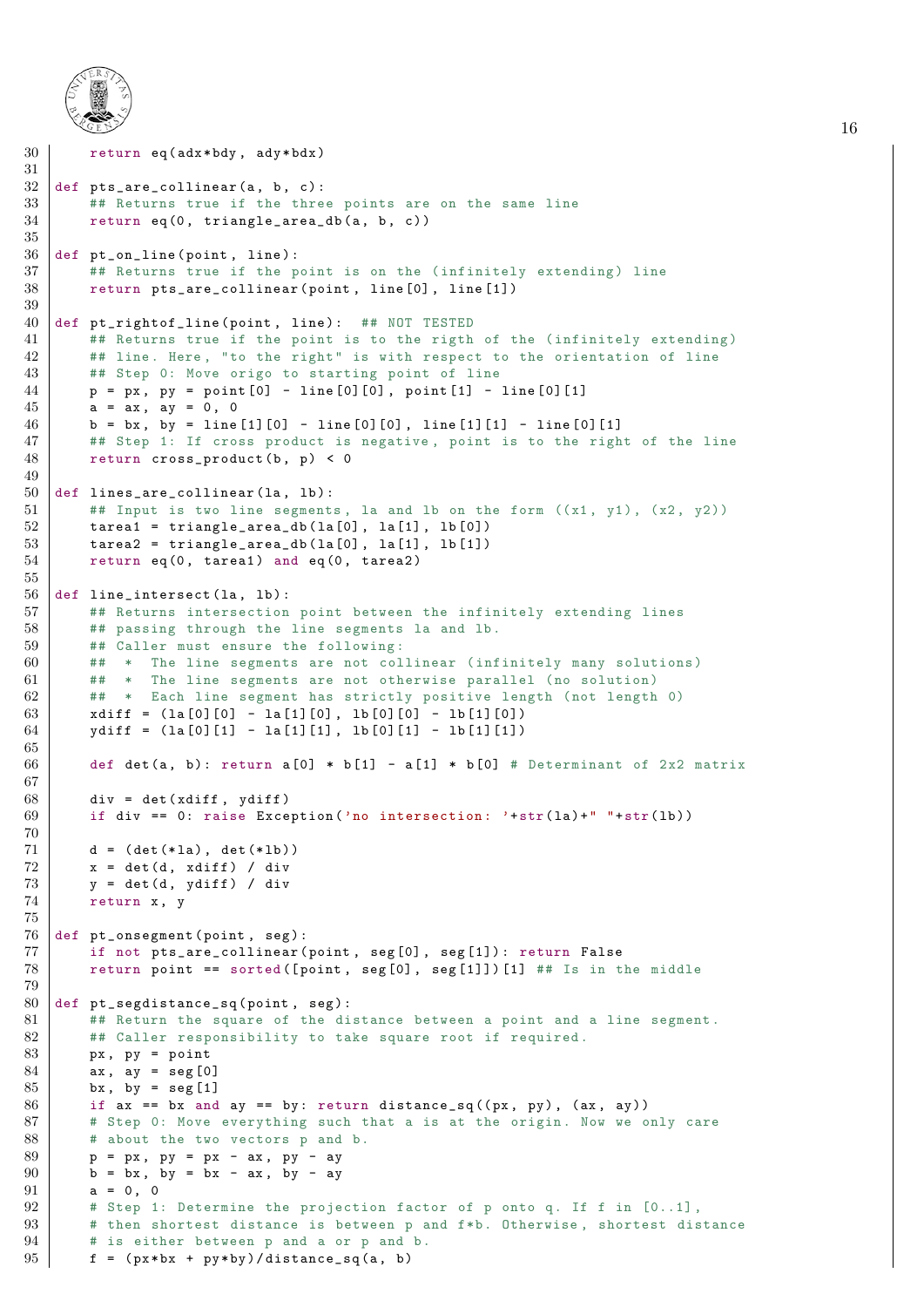

```
96 | q = qx, qy = f * bx, f * by97 if 0 < f < 1: return distance_sq(p, q)
98 return min(distance_sq(p, a), distance_sq(p, b))
99
100 def pt_closestpt_line (point, line): ## NOT TESTED
101 ## Return the point on the line which is closest to the given pointself.<br>102 if line [0] == line [1]: return distance sq((px, py), (ax, ay))
        if line [0] == line [1]: return distance_sq((px, py), (ax, ay))
103 | # Step 0: Move everything such that a is at the origin. Now we only care
104 # about the two vectors p and b.
105 | p = px, py = vdiff (point, line [0])
106 | b = bx, by = vdiff (line [1], line [0])
107 a = 0, 0
108 | # Step 1: Determine the projection factor of p onto q. If f in [0..1],
109 \parallel # then shortest distance is between p and f*b. Otherwise, shortest distance
110 # is either between p and a or p and b.
111 f = (px * bx + py * by) / distance_s q(a, b)112 \vert q = (f * bx, f * by)
113 return vsum (line [0], q)
114
115 def pt_linedistance_sq(p, ln): ## NOT TESTED
116 | return triangle_area_db(p, ln[0], ln[1])**2 / distance_sq(ln[0], ln[1])
117
118 def perpendicular (p, ln): ## NOT TESTED
119 | ## Returns a line perpendicular to ln, passing through the point p.
120 dx, dy = \ln [0] [0] - \ln [1] [0], \ln [0] [1] - \ln [1] [1]121 return (p, vsum (p, (-dy, dx))) ## Swappind dx, dy and sign
122
123 def seg_intersect(la, lb):
124 | ## Returns true if line segments la and 1b intersect, false otherwise
125 | ## Step 0: Eliminate cases when line segments have length 0, and
126 | ## check cases when the endpoints are touching. By doing this now,
127 | ## we don't need to worry about float precision later.
128 if eq(0, pt_segdistance_sq(la[0], lb)): return True
129 if eq(0, pt_segdistance_sq(la[1], lb)): return True
130 if eq(0, pt_segdistance_sq(1b[0], la)): return True
131 if eq(0, pt_segdistance_sq(1b[1], la)): return True
132 | if eq(0, distance_sq(la[0], la[1])): return False
133 if eq(0, distance_sq(1b[0], lb[1])): return False
134
135 \vert ## Consider line segment la as (p, p+r) and line segment lb as (q, q+s)136 | p, r = la[0], vsum( la[1], vminus( la[0] ) )137 q, s = 1b[0], vsum(1b[1], vminus(1b[0]))
138
139 \vert rxs = cross_product(r, s) ## 0 if vectors are parallel (s, r same angle)
140 | q_p = v \text{sum}(q, v \text{minus}(p)) ## vector q-p
141 | q_p x r = cross-product ( q_p, r ) # # 0 if q-p parallel to r (p+tor hits q(?) )142 | q_pxs = cross_product (q_p, s) ## 0 if q-p parallel to s (p+t1r hits q+s(?))
143
144 | ## Case 1: Lines are collinear
145 if eq(0, rxs) and eq(0, q_{-p}xr):
146 | t0 = dot_product (q_p, r) / dot_product (r, r)147 \vert t1 = dot_product (vsum(q_p, s), r) / dot_product (r, r)148
149 | ## If t0 and t1 overlap with interval [0, 1], then they intersect
150 t0, t1 = sorted ([t0, t1])
151 if t1 < 0 or 1 < t0: return False
152 return True
153
154 | ## Case 2: Parallel, but non-collinear
155 if eq(0, rxs): return False
156
157 ## Case 3: Intersecting in single point
158 t = q_pxs / rxs
159 u = q_{-p}x r / r x s160 if 0 \le t \le 1 and 0 \le u \le 1: return True
161
```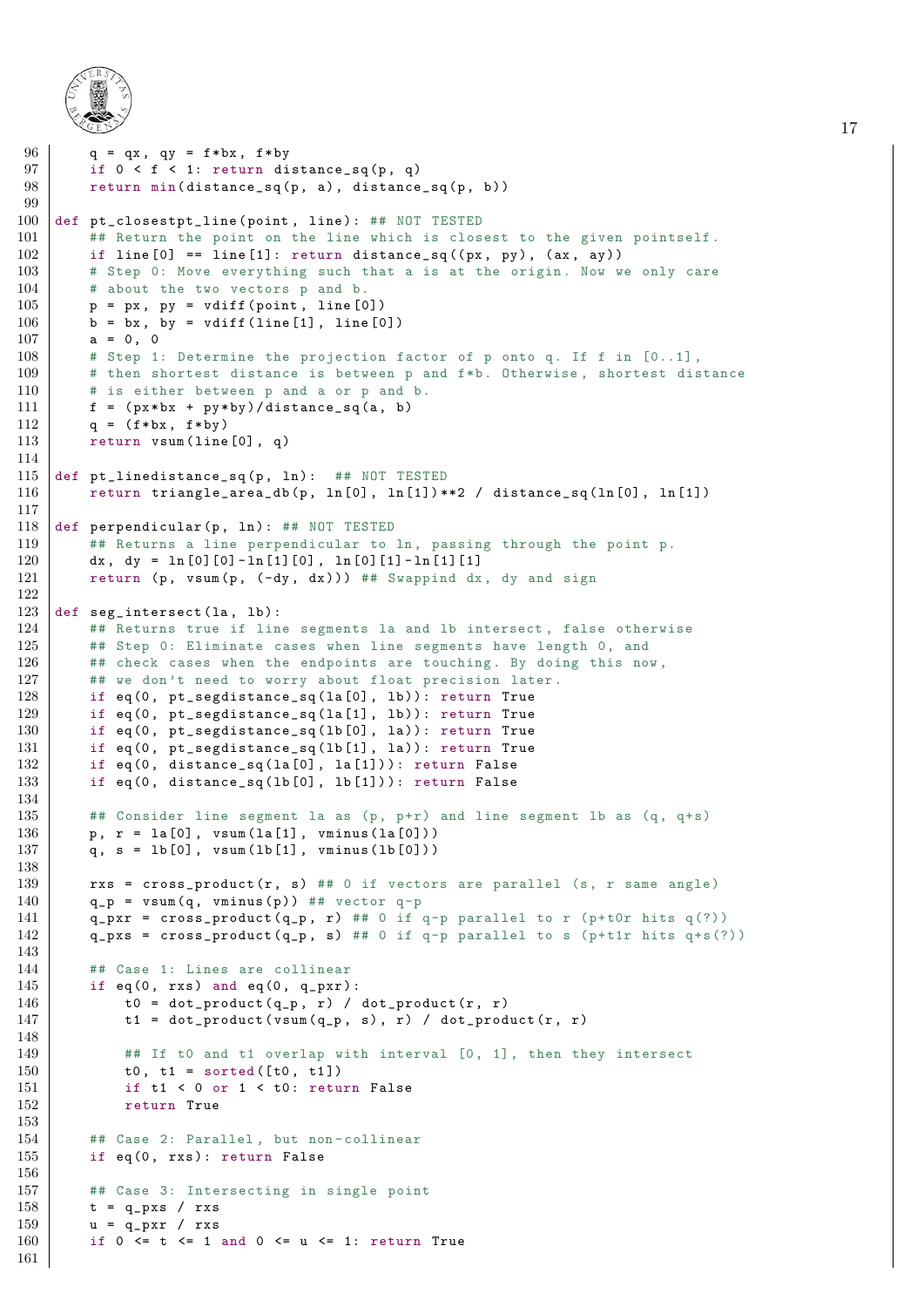

```
162 | ## Case 4: Not parallel, but not intersecting
163 return False
164
165 def seg_intersect2(la, 1b): ## Poor man's intersection, NOT TESTED thoroughly
166 if ccw(\text{la}[0], \text{lb}[0], \text{lb}[1]) == ccw(\text{la}[1], \text{lb}[0], \text{lb}[1]): return False
167 | return not ccw(\text{la}[0], \text{la}[1], \text{lb}[0]) == ccw(\text{la}[0], \text{la}[1], \text{lb}[1])168
169 def seg_overlap(la, lb):
170 | ## Returns the intersection subsegment of la and lb. Could be of length 0.
171 if not seg_intersect(la, lb): return None
172 elif lines_are_collinear (\ln, \ln):
173 | ## Sort the four points, pick the middle guys
174 | pts = sorted ([1a[0], 1a[1], 1b[0], 1b[1]])
175 | return (pts [1][0], pts [1][1]), (pts [2][0], pts [2][1])
176 pt = line_intersect (la, lb)
177 return pt, pt
178
179 def seg_segdistance_sq(la, lb):
180 | ## Return the square of the distance between a two line segments.
181 | ## Caller responsibility to take square root if required.
182 if seg_intersect(1a, 1b): return 0
183 | adist = min(pt\_segdistance\_sq( la[0], lb), pt\_segdistance\_sq( la[1], lb )184 bdist = min(pt\_segdistance\_sq(1b[0], la), pt\_segdistance\_sq(1b[1], la)185 return min(adist, bdist)
186
187
188 def pt_in_poly ( pt , polygon ) :
        ## Returns tuple (is_in, is_on) indicating whether the point is in and on
190 | ## the polygon, repectively. If the point is on, it is also in.
191 isin = False
192
193 x, y = pt
194 \vert a = polygon [-1]195 for b in polygon:
196 if pt_onsegment (pt, (a, b)): return True, True
197 | ax, ay, bx, by = a[0], a[1], b[0], b[1]
198 if min(ay, by) < y \le max(ay, by) and x < (bx-ax)*(y-ay)/(by-ay) + ax:
199 isin = not isin
200 a = b
201
202 return isin, False
203
204 def closestpair (pts): ## NOT TESTED THOROUGHLY
205 ## Given many points , returns two which has a minimum distance
206 | ## Caller responsible for length of points being at least two, and that
207 | ## the list of points is sorted by x-value.
208 | ## Returns a triplet: the distance (squared), point a, and point b
209 ## Base cases :
210 if (len(\text{pts})) == 2: return distance_sq(\text{pts}[0], pts[1]), pts[0], pts[1]211 if (len (pts)) == 3:212 \vert alt_a = distance_sq(pts[0], pts[1]), pts[0], pts[1]
213 \vert alt_b = distance_sq(pts[0], pts[2]), pts[0], pts[2]
214 alt_c = distance_sq(pts[2], pts[1]), pts[2], pts[1]
215 | return min(alt_a, alt_b, alt_c)
216
217 ## Recursive case:
218 left, right = pts[:len(pts) // 2], pts[len(pts) // 2:]219 best, win_a, win_b = min(closestpair(left), closestpair(right))
220 \vert xcut = right [0] [0] ## x-value of cut
221
222 | ## The case when the shortest distance is on the border between left and r
223 border = \lceil]
224 for i in range (len (left) -1, -1, -1):
225 if (xcut - left[i][0])**2 >= best: break
226 border . append (\text{left}[i])227
```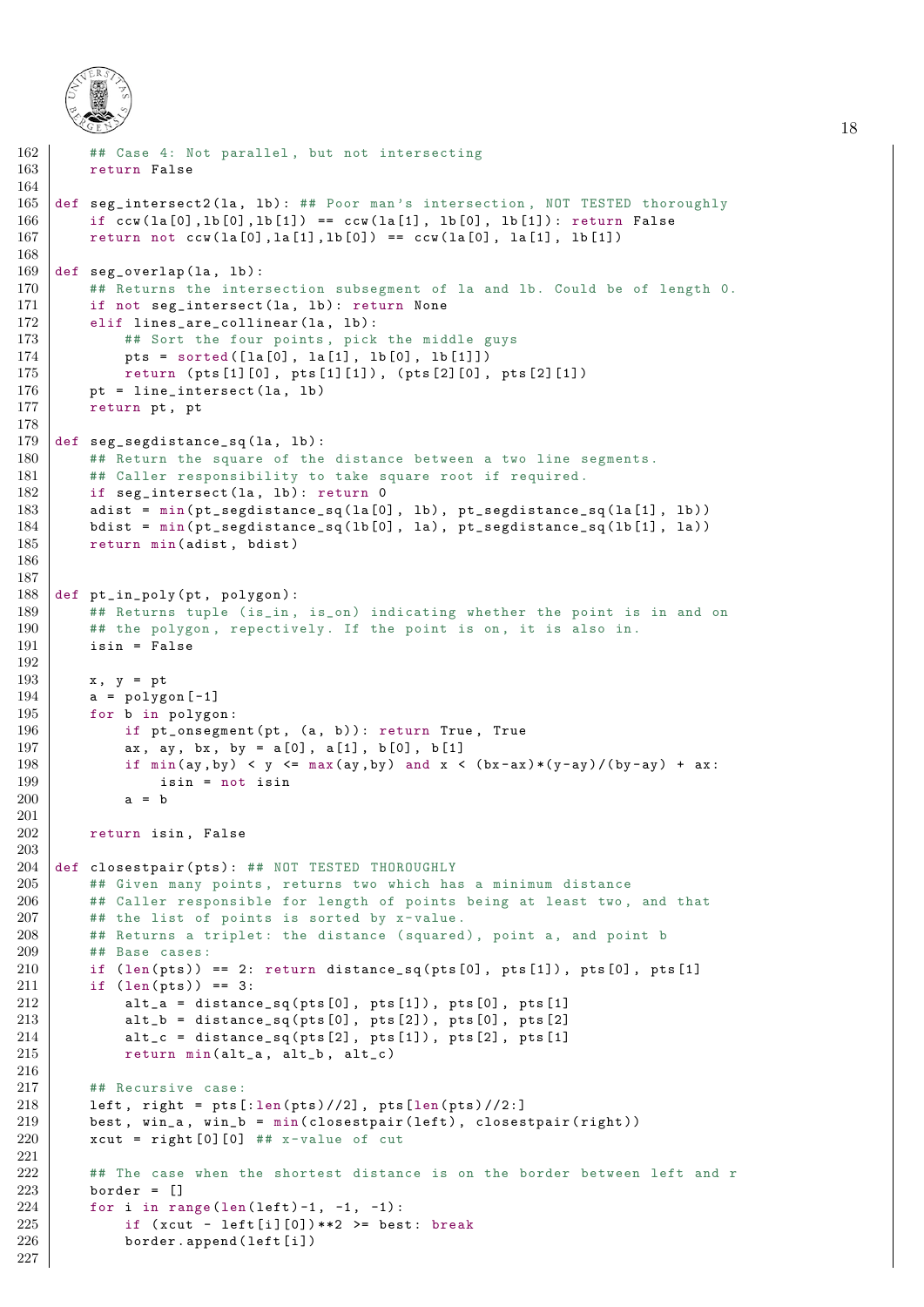

```
228 for i in range (0, len(right)):
229 if (xcut - right[i][0])**2 >= best: break
230 border . append (right [i])
231
232 if len(border) \leq 1: return best, win_a, win_b
233 border . sort (key = lambda tup: (tup[1], tup[0])))
234
235 for i in range (len (border)):
236 | p1 = border [i]
237 for j in range (i+1, len (border)):
238 | p2 = border[i]239 if (p2[1]-p1[1])**2 \ge 0 best: break
240 d = distance_sq(p1, p2)
\begin{array}{c|c}\n 241 \\
 242\n \end{array} if d < best:<br>best = d
                   best = d243 win_a, win_b = p1, p2
244
245 return best, win_a, win_b
246
247 def convexhull (points):
248 | # Task: Find a convex hull around input points
249 | # Step 1: Pick a point with minimum y-value. Ensure only one of each point
250 points = set(points)
251 inity, initx = INF, INF
252 for x, y in points:
253 if y < inity or (y == inity and x < initx):
\begin{array}{c|c} 254 & \text{inity, inity} = y, x \\ \hline 255 & \text{points} = \text{list(points)} \end{array}points = list (points)
256 if len(points) == 1: return points
257 ipt = (initx, inity)
258
259 | # Step 2a: Sort all points by the angle they form with initial point
260 | # First priority: angle. Second priority: distance
261 def specialgetangle (a, b): return - EPS/100 if a==b else angle_line ((a, b))262 points . sort (key=lambda pt: (specialgetangle (ipt, pt), -distance_sq (ipt, pt)))
263
264 | # Step 2b: Ensure there is at most one point for each angle, namely the
265 | # point furthest away from the initial point.
266 points2 = points [:1]
267 for p in points:
268 if specialgetangle (ipt, p) != specialgetangle (ipt, points2[-1]):
269 points2.append (p)
270 points = points2
271
272 | # Step 3: Sweep through points; regret past choices if angle is clockwise
273 hull = points [:2]274 for pt in points [2:]:
275 while len(hull) >= 2 and not ccw(hull[-2], hull[-1], pt):
276 hull.pop()
277 hull . append (pt)
278
279 return hull
```
#### <span id="page-18-0"></span>22 Geometry 3D

```
1 public class Geometry3D {
2 /* squared distance */
3 public static double distsq (double x1, double y1, double z1, double x2, double y2, double z2) {
4 double dx = x1-x2, dy = y1-y2, dz = z1-z2;
5 return dx * dx + dy * dy + dz * dz;
6 }
7 /* distance from point (x,y,z) to line segment (x1,y1,z1)-(x2,y2,z2) */
8 public static double pointtolineseg (double x, double y, double z, double x1, double y1, double z1,
        double x2, double y2, double z2) {
```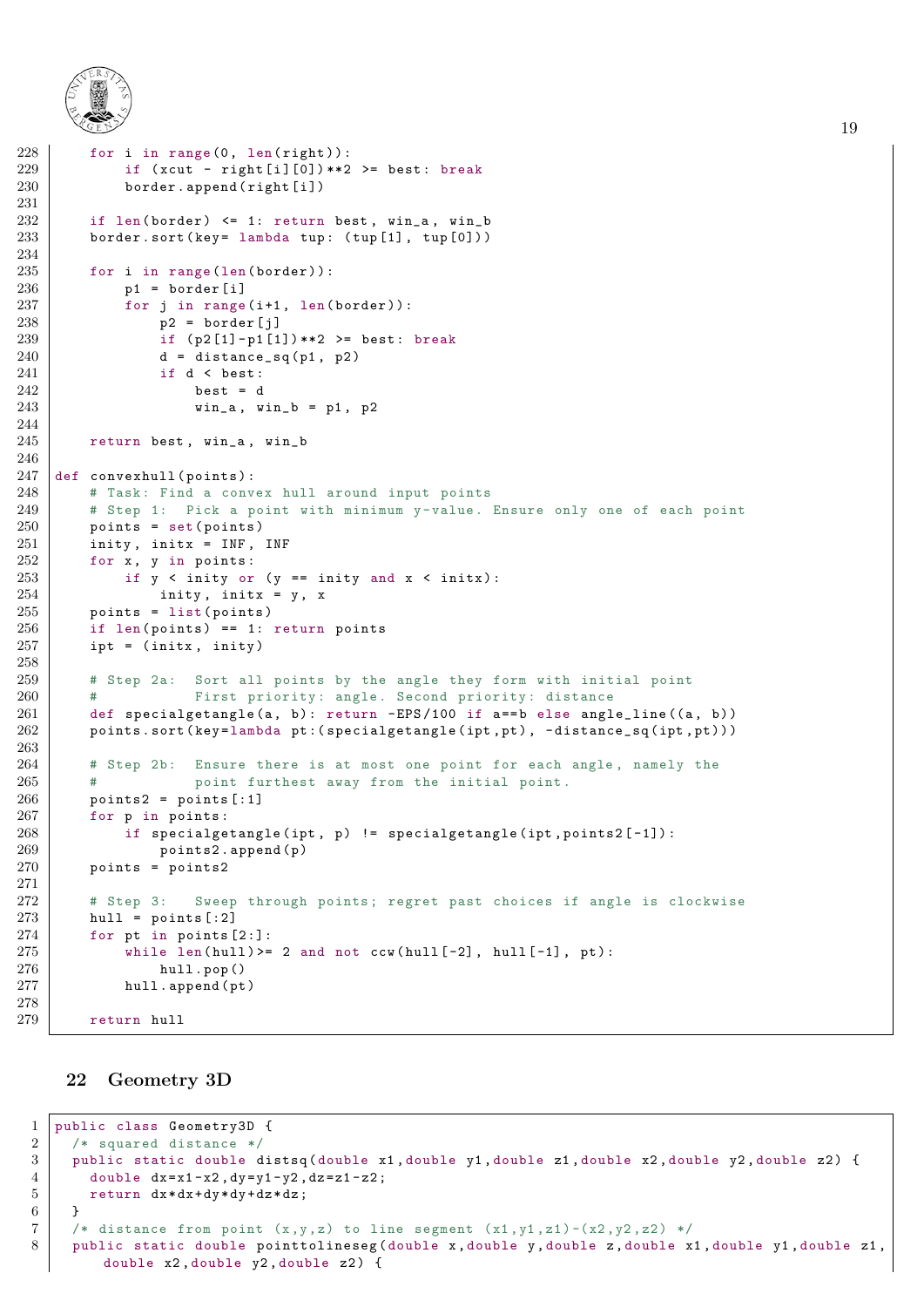

```
9 double vx=x2-x1, vy=y2-y1, vz=z2-z1;
10 double wx = x - x1, wy = y - y1, wz = z - z1;
11 double c1 = v x * w x + v y * w y + v z * w z;
12 | /* left endpoint closest? */
13 if (c1 < 0) return Math . sqrt (distsq(x, y, z, x1, y1, z1));
14 double c2 = v x * v x + v y * v y + v z * v z;
15 /* right endpoint closest? */
16 if (c2 \leq c1) return Math.sqrt (distsq (x, y, z, x2, y2, z2));
17 double b=c1/c2;
18 /* find the actual point in the segment */
19 double bx = x1 + vx * b, by = y1 + vy * b, bz = z1 + vz * b;
20 return Math.sqrt (distsq (bx, by, bz, x, y, z));
21 }
22 // Finds distance between two linesegments using ternary search
23 public static double ternarydist (double x1_start, double y1_start, double z1_start,
24 double x1 end, double y1 end, double z1 end, double x2 start, double y2 start,
25 double z2-start, double x2-end, double y2-end, double z2-end) {
26 double lo=0, hi=1;
27 double dx = x1 end -x1 start, dy = y1 end -y1 start, dz = z1 end -z1 start;
28 for (int it =0; it <400; it ++) {
29 double m1 = 10 + (hi - 10)/3;
30 double m2 = 10 + (hi - 10) / 1.5;
31 double r1=pointtolineseg(x1_start+dx*m1, y1_start+dy*m1, z1_start+dz*m1, x2_start, y2_start,
             z2<sub>-</sub>start, x2<sub>-end</sub>, y2<sub>-end</sub>, z2<sub>-end</sub>);
32 double r2=pointtolineseg(x1_start+dx*m2,y1_start+dy*m2,z1_start+dz*m2,x2_start,y2_start,
             z2_start , x2_end , y2_end , z2_end ) ;
33 if (r1 < r2) hi=m2;
34 else lo=m1;
35 }
36 return pointtolineseg (x1_start+dx*lo,y1_start+dy*lo,z1_start+dz*lo,x2_start,y2_start,
           z2_start , x2_end , y2_end , z2_end ) ;
37 \mid \lambda38 /* distance from point (x,y,z) to line (extended infinitely)
39 * passing through (x1, y1, z1) and (x2, y2, z2) */
40 public static double pointtoline ( double x , double y , double z , double x1 , double y1 , double z1 ,
         double x2, double y2, double z2) {
41 double vx=x2-x1, vy=y2-y1, vz=z2-z1;
42 double wx = x - x1, wy = y - y1, wz = z - z1;
43 double c1 = vx * wx + vy * wy + vz * wz;
44 double c2=vx*vx+vy*vy+vz*vz;
45 double b=c1/c2;
46 double bx=x1+vx*b, by=y1+vy*b, bz=z1+vz*b;
47 return Math.sqrt (distsq (bx, by, bz, x, y, z));
48 }
49
50 \mid }
```
20

#### <span id="page-19-0"></span>23 Euclids algorithm, GCD, Inverse

```
1 /** Euclidian algorithm . Used for finding gcd , x and y in a*x+b*y=1 and the inverse of a mod b*/
2 public class Euclid {
3 / // Euklids algoritme, finner gcd av a og b
4 public static long gcd (long a, long b) {
5 if (a < b) {
6 long temp = a;
7 | a = b;8 b = temp;
 9 }
10 if (b == 0) return a;
11 return gcd(b, a % b);
12 }
13 // Extended Euklid, finner x og y, slik at a*x + b*y = 1. NB: gcd(a,b) = 1
14 // If found solution (x, y), then all other solutions are of form (x+1b, y-1a), 1 integer
15 // 0(\log(a \text{ or } b)^2)
```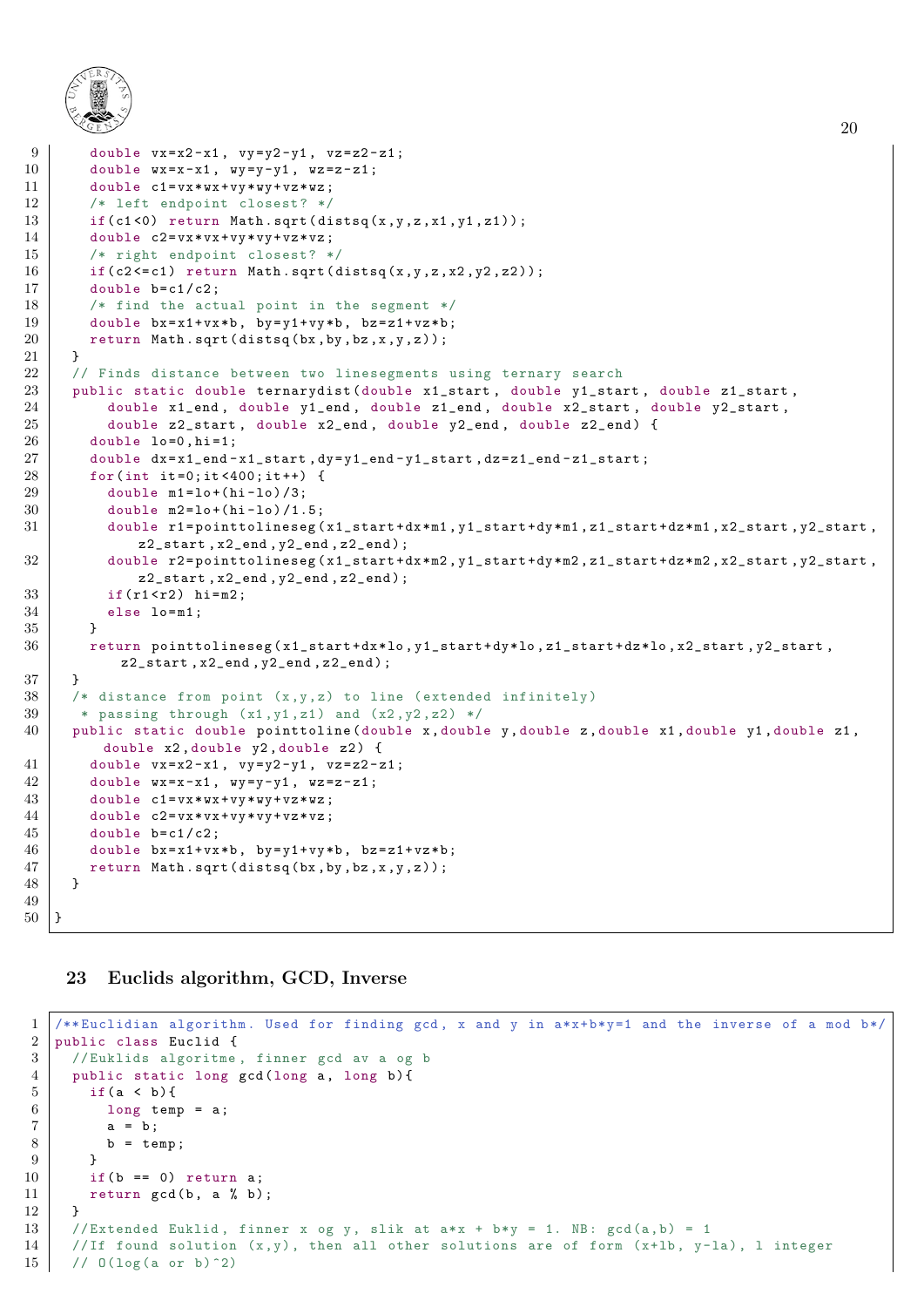

```
16 public Pair ext_euclid (long a, long b) {
17 if (a < b) {
18 Pair r = ext euclid (b, a);
19 return new Pair (r. second, r. first);
20 \mid 321 if (b == 0) return new Pair (1, 0);<br>
22 long a == a / b:
       long q = a / b;23 long rem = a - b * q;
24 Pair r = ext euclid (b, rem);<br>25 Pair ret = new Pair (r. second
       Pair ret = new Pair (r \cdot second, r . first - q * r . second);
26 return ret;
27\,28 public long inverse (long num, long modulo) {
29 num = num% modulo;
30 Pair p = ext-euclid (num, modulo);
31 long ret = p.first;
32 if(ret < 0) return (modulo + ret) % modulo;
33 return ret % modulo;
34 }
35 class Pair {
36 public long first ;
37 public long second;
38 public Pair (long frst, long scnd) {
39 first = frst;
40 second = scnd;
41 }
42 }
43 \mid \}
```
#### <span id="page-20-0"></span>24 Prime Numbers

```
1 import java . util . ArrayList ;
2 public class Primes {
3 / /** Generate primes. 0(n*logn)*/4 public ArrayList < Integer > primes;
5 public void sieve (int n) {
6 | primes = new ArrayList <Integer > ();
7 boolean vis [] = new boolean [n+1];
8 | for (int p = 2; p \le n; p++) {
9 if (! vis [p]) {
10 | primes.add(p);
11 | for(int j = 2*p; j <= n; j += p)
12 | vis [j] = true;
13 }
\begin{array}{c|c}\n 14 & & \rightarrow \\
 \hline\n 15 & & \rightarrow\n \end{array}15 }
16 /**Factorize integer. 0(sqrt(n))*/
17 | public ArrayList < Pair > factorize (int m) {
18 | ArrayList < Pair > result = new ArrayList < Pair > ();
19 | for (int i = 0; i < primes.size (); i++) {
20 int p = prime s.get(i);21 if (p*p > m) break;
22 int alpha = 0;
23 while (m \text{ % } p == 0) { alpha + +; m / = p; }
24 if(alpha > 0) result.add(new Pair(p, alpha));
25 }
26 if (m > 1) result . add (new Pair(m, 1));27 return result;
28 }
29 /**Finds the number of times n! can be divided by "factor"
30 * \le \ge number of times "factor" appears in the factorization of n!.
31 * 0(\log n)*/
32 public int numOf (int factor, int n) {
33 // every "factor" number will have a factor div by "factor"
```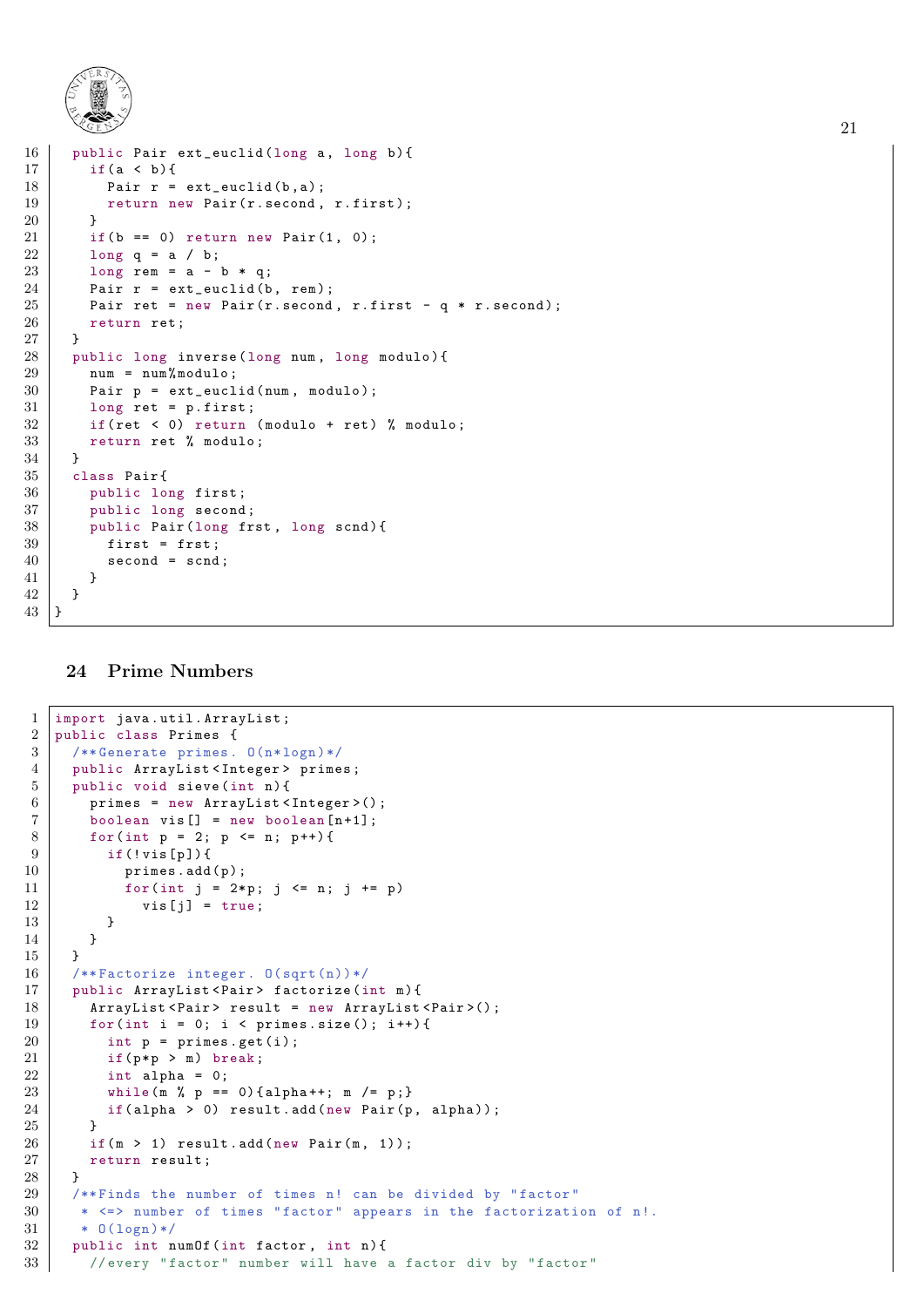

| 34 | //every "factor*factor" number will have a factor div by "factor*factor" |
|----|--------------------------------------------------------------------------|
| 35 | $int p = factor;$                                                        |
| 36 | int sum = $0$ ;                                                          |
| 37 | while (true)                                                             |
| 38 | int delsum = $n / p$ ;                                                   |
| 39 | if $\delta$ (delsum $\epsilon$ = 0) break;                               |
| 40 | sum += delsum;                                                           |
| 41 | $p * = factor;$                                                          |
| 42 | $\mathcal{F}$                                                            |
| 43 | return sum;                                                              |
| 44 | <u>}</u>                                                                 |
| 45 | class Pair{                                                              |
| 46 | public int first;                                                        |
| 47 | public int second;                                                       |
| 48 | public Pair(int frst, int scnd){                                         |
| 49 | $first = first;$                                                         |
| 50 | $second = send;$                                                         |
| 51 | ŀ                                                                        |
| 52 | ł                                                                        |
| 53 |                                                                          |

### <span id="page-21-0"></span>Catalan Numbers

```
1 \mid /** Finds the nth cataln number.
2 * The first catalan numbers including for n=0:
3 * 1 1 2 5 14 42 132 429 1430 4862 16796
4 \mid * 0(n^2) -runtime and 0(n)-space */
5 import java . util . ArrayList ;
6 public class Catalan {
7 | public static long cat (int n) {
8 | ArrayList < Long > catalan = new ArrayList < Long > ();
9 \mid catalan. add ((\text{long}) 1);
10 for (int i = 1; i <= n; i++) {
11 long temp = 0;
12 | for (int k = 0; k < i; k++) {
13 temp += catalan.get (k) * catalan.get (i - 1 - k);
14 }
15 catalan. add (temp);
16 }
17 return catalan.get (n);
18 }
19 }
```
# <span id="page-21-1"></span>Binomial

```
1 \mid (*\ Finds binomial factors in 0(k)-time and 0(1) space */
2 | import java.util.ArrayList;
3 public class Binomial {
4 public static long bin1 (int n, int k) {
5 long ans = 1;
6 if (k > n/2) {
7 \mid k = n-k;8 }
9 for (int i = 1; i <= k; i++) {
10 ans*(-n-i+1);\begin{array}{c|c} 11 & \text{ans } / = (i) ; \\ 12 & \text{ } \end{array}12 }
13 return ans;
14 }
15 }
```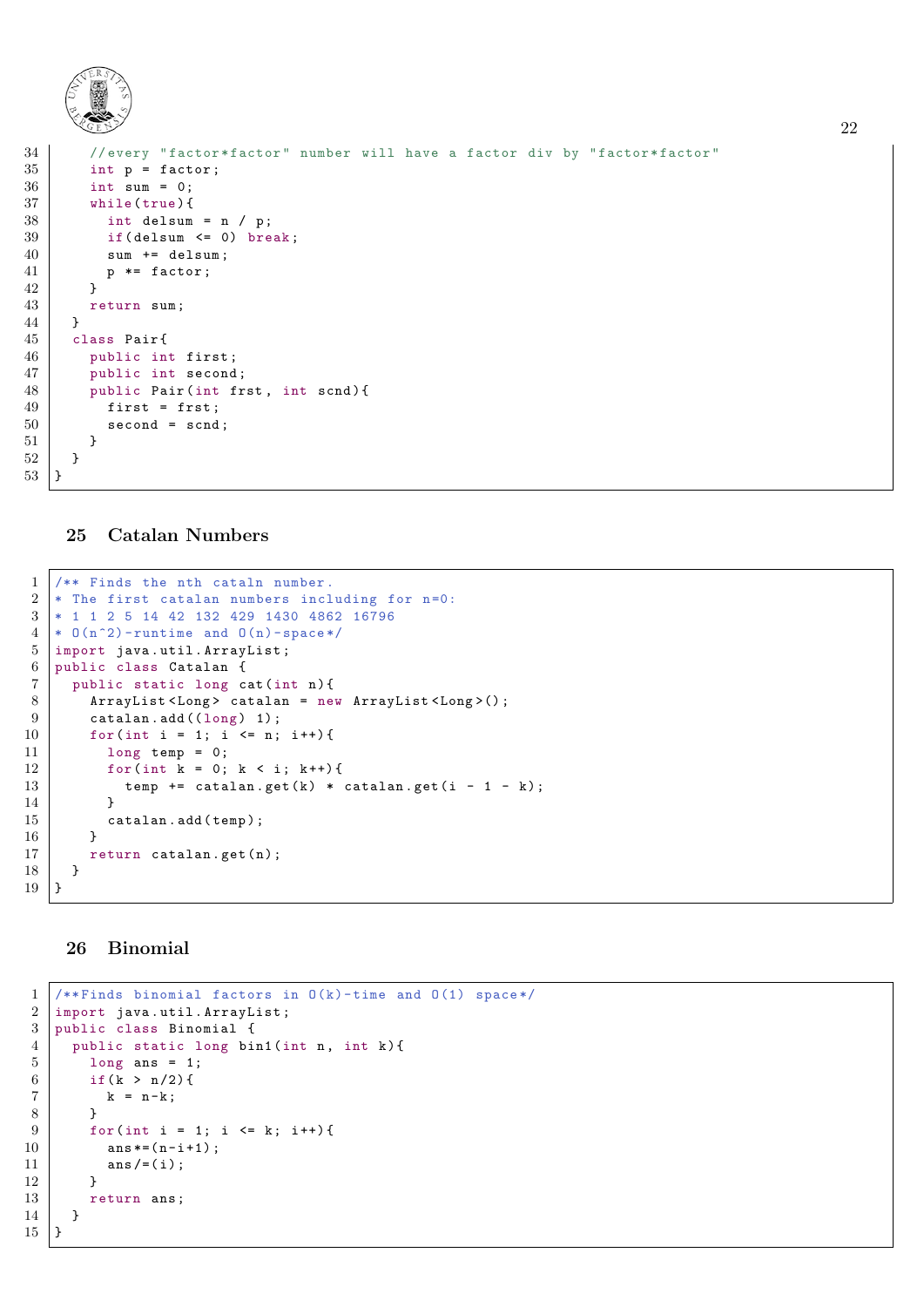

#### 27 Sparse Table

```
1 public class SparseTable {
\begin{array}{c|c} 2 & \text{int} \end{array} int [] logTable;<br>3 int [] [] tab:
      int []] tab;
 4 int [] a;
 5 // Initializes the SparseTable (RMQ). GCD in interval in comments. 0(N*logN).
 6 public SparseTable (int [] a) {
7 this . a = a;
 8 int n = a. length;
9 logTable = new int[n + 1];
\begin{array}{c|cccc}\n 10 & \text{for (int i = 2; i <= n; i++)} \\
 11 & \text{logTable[i] = logTable[i]}\n \end{array}logTable[i] = logTable[i] \rightarrow 1] + 1;12
13 int k = \text{logTable}[n] + 1;
14 tab = new int [n][k];
15
16 for (int i = 0; i < n; ++i){
17 \vert \text{tab} [i] [0] = i;18 }
19 | for (int j = 1; j < k; j ++) {
20 for (int i = 0; i + (1 << j) <= n; i++) {
21 int tv = i + (1 << (j - 1));
22 int x = tab[i][j - 1];23 int y = tab [tv] [j - 1];24 tab [i][j] = a[x] \leq a[y] ? x : y; // gcd: tab [i][j] = \text{gcd}(x, y);
25 }
26 }
27 \mid \}28 // Position of minimum element in interval [1,r]. 0(1) // GCD in interval [1, r]29 public int minPos (int 1, int r) {
30 int k = logTable [r - 1];
\begin{array}{c|c} 31 & \text{int } x = \text{tab}[1][k]; \\ 32 & \text{int } y = \text{tab[r - (1)}] \end{array}int y = tab [r - (1 \le k) + 1][k];33 return a[x] \leq a[y] ? x : y; // gcd: return gcd(y, x);
34 }
35 }
```
### <span id="page-22-0"></span>28 Gaussian Elimination mod P

```
1 public class Gaussian_Elimination_mod_p {
2 // Transforms A so that the leftmost square matrix has at most one 1 per row,
3 // and no other nonzero elements.
4 / / 0(n^3)5 static int prime;
6 public static void gauss (int [][] A, int num_columns) {
7 int n = A. length;
8 int m = A[0]. length;
9 \mid for (int i = 0; i < num_columns; i++) {
10 // Finding row with nonzero element at column i, swap this to row i
11 for (int k = i; k < num_{column}; k++) {
12 | if (A [k] [i] != 0) {
13 | int t[] = A[i];
14 A[i] = A[k];15 A[k] = t;
16 break;
17 }
18 }
19 // Normalize the i-th row.
20 int inverse = (int) inverse ((long) A[i][i], prime);
21 for (int k = i; k < m; k^{++}) A[i][k] = (A[i][k]*inverse) % prime;
22 // Combine the i-th row with the following rows.
23 for (int j = 0; j < n; j++) {
```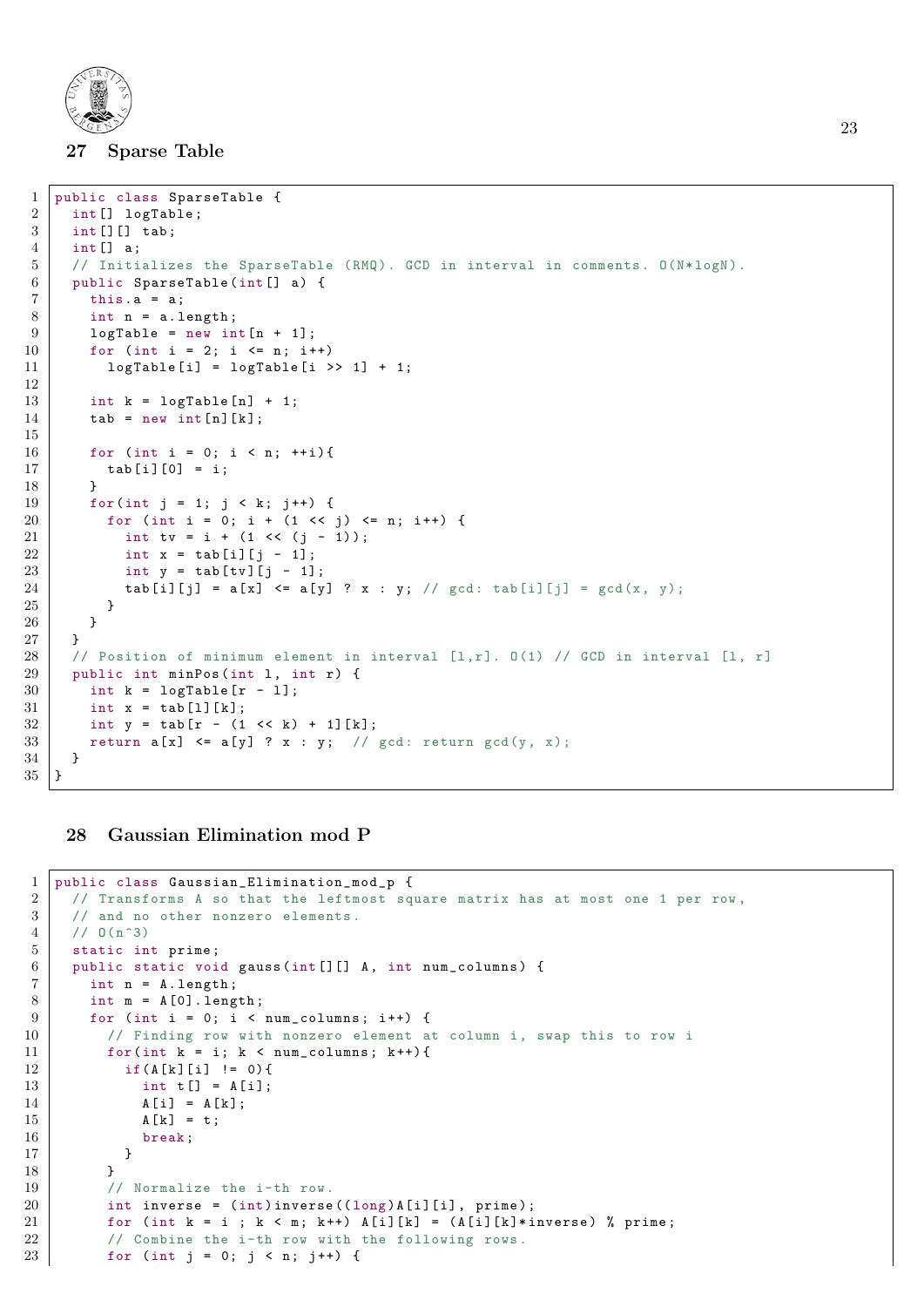

```
24 if (i == i) continue;
25 \vert int c = A[i][i];26 A[j][i] = 0;27 for (int k = i + 1; k < m; k++)28 \vert A [j][k] = (A[j][k] - c * A[i][k] + c * prime) % prime;
29 }
30 }
31 }
32 \mid \}33 public static void gauss (int [][] A) {
34 gauss (A, Math.min (A. length, A[O]. length));
35\,36 }
```
### <span id="page-23-0"></span>Gaussian Elimination

```
1 public class Gaussian_Elimination {
2 // Transforms A so that the leftmost square matrix has at most one 1 per row,
3 // and no other nonzero elements.
4 / / 0(n^3)5 public static void gauss (double [][] A, int num_pivoting_columns) {
6 double eps = 0.001; //Some epsilon
7 int n = A. length;
8 int m = A[0]. length;
9 // Process column i.
10 for (int i = 0; i < num_pivoting_columns; i++) {
11 // Consider swapping the i-th row with another one.
12 int best = i:
13 for (int j = i + 1; j < n; j^{++})
14 if (Math. abs(A[j][i]) > Math. abs(A[best][i]))15 best = j;
16 if (Math. abs (A[best][i]) < eps)
17 continue;
18 if (best != i) {
19 // swaps
20 double [] temp = A [best];
21 A [best] = A [i];22 A[i] = temp;23 }
24 // Normalize the i-th row.
25 for (int k = i + 1; k < m; k++)26 | A [i][k] / = A[i][i];27 A[i][i] = 1;28 / / Combine the i-th row with the following rows.
29 for (int j = i + 1; j < n; j++) {
30 double c = A[j][i];
31 if (Math. abs (c) < eps)
32 continue ;
33 A[i][i] = 0;34 for (int k = i + 1; k < m; k++)
35 | A[j][k] -= c * A [i][k];
36 }
37 }
38 for (int i = num_pivoting_columns; i-- > 0; ) {
39 // Find the pivot, if any.
40 int pivot = 0;
41 while ( pivot < num_pivoting_columns && Math . abs ( A [ i ][ pivot ]) < eps )
42 ++ pivot;
43 if ( pivot == num\_pivoting\_columns)
44 continue ;
45 if (Math. abs (A[i][pivot] - 1) > eps)46 break;
47 // Combine A[i] with the previous rows.
48 for (int j = 0; j < i; ++j) {
```